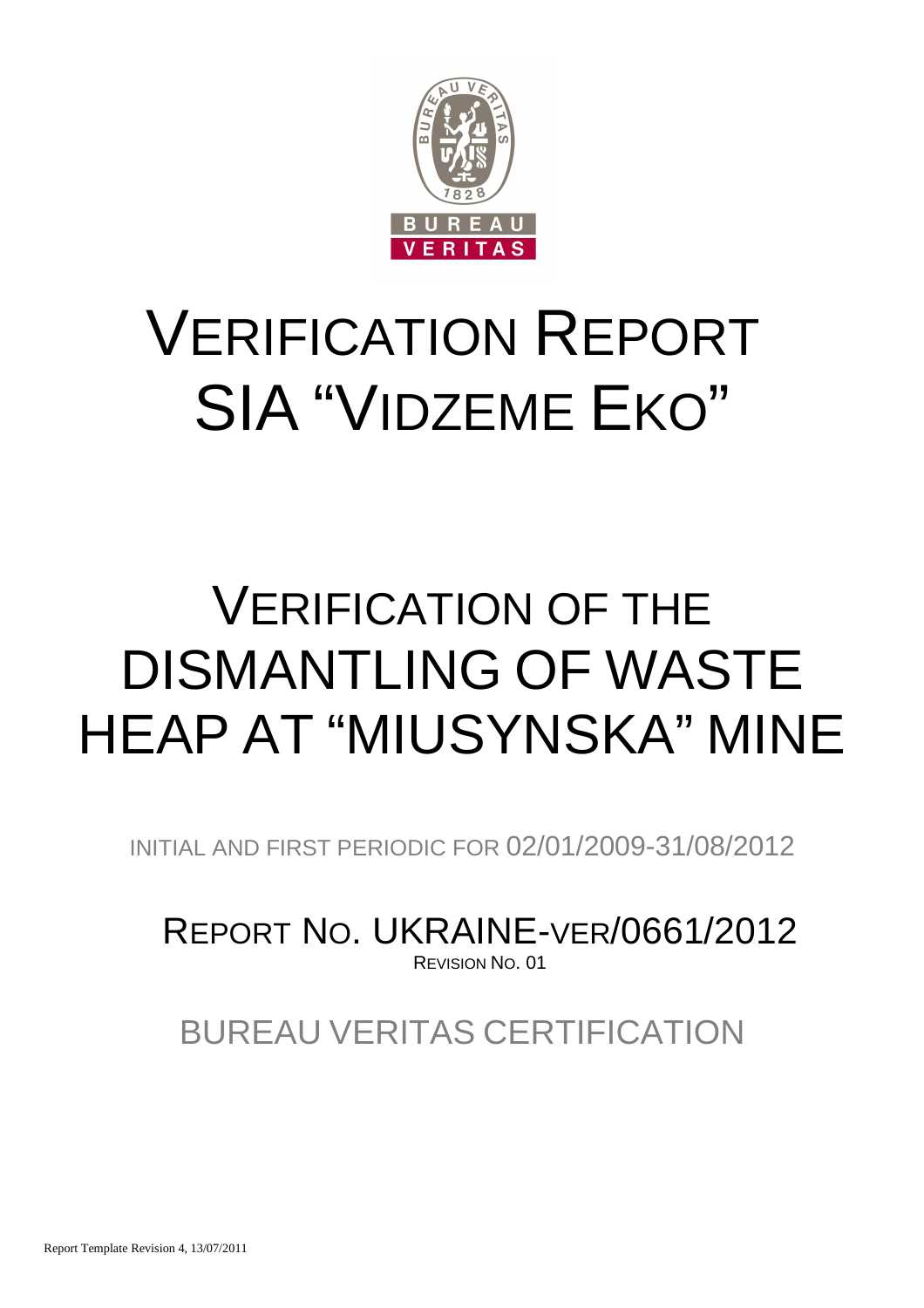#### Report No: UKRAINE-ver/0661/2012



| Date of first issue:<br>12/10/2012                                                                                                                                                                                                                                                                                                                                                                                                                                                                                                                                                                                                                                                                                                                                                                                                                                                                                                                                                                                                     | Organizational unit:<br><b>Bureau Veritas Certification</b><br><b>Holding SAS</b> |                                                                                                                  |
|----------------------------------------------------------------------------------------------------------------------------------------------------------------------------------------------------------------------------------------------------------------------------------------------------------------------------------------------------------------------------------------------------------------------------------------------------------------------------------------------------------------------------------------------------------------------------------------------------------------------------------------------------------------------------------------------------------------------------------------------------------------------------------------------------------------------------------------------------------------------------------------------------------------------------------------------------------------------------------------------------------------------------------------|-----------------------------------------------------------------------------------|------------------------------------------------------------------------------------------------------------------|
| Client:<br>SIA "Vidzeme Eko"                                                                                                                                                                                                                                                                                                                                                                                                                                                                                                                                                                                                                                                                                                                                                                                                                                                                                                                                                                                                           | Client ref.:<br><b>Victor Tkachenko</b>                                           |                                                                                                                  |
| Summary:<br>Bureau Veritas Certification has made the initial and 1 <sup>st</sup> periodic, verification of the "Dismantling of waste heap<br>at "Miusynska" mine", project of SIA "Vidzeme Eko" located in Krasnyi Luch town, Antracit District, Luhansk<br>Region, Ukraine and applying JI specific approach, on the basis of UNFCCC criteria for the JI, as well as<br>criteria given to provide for consistent project operations, monitoring and reporting. UNFCCC criteria refer to<br>Article 6 of the Kyoto Protocol, the JI rules and modalities and the subsequent decisions by the JI Supervisory<br>Committee, as well as the host country criteria.                                                                                                                                                                                                                                                                                                                                                                       |                                                                                   |                                                                                                                  |
| The verification scope is defined as a periodic independent review and ex post determination by the Accredited<br>Entity of the monitored reductions in GHG emissions during defined verification period, and consisted of the<br>following three phases: i) desk review of the monitoring report against project design and the baseline and<br>monitoring plan; ii) follow-up interviews with project stakeholders; iii) resolution of outstanding issues and the<br>issuance of the final verification report and opinion. The overall verification, from Contract Review to<br>Verification Report & Opinion, was conducted using Bureau Veritas Certification internal procedures.                                                                                                                                                                                                                                                                                                                                                |                                                                                   |                                                                                                                  |
| The first output of the verification process is a list of Clarification, Corrective Actions Requests, Forward<br>Actions Requests (CR, CAR and FAR), presented in Appendix A.                                                                                                                                                                                                                                                                                                                                                                                                                                                                                                                                                                                                                                                                                                                                                                                                                                                          |                                                                                   |                                                                                                                  |
| In summary, Bureau Veritas Certification confirms that the project is implemented as planned and described in<br>approved project design documents. Installed equipment being essential for generating emission reduction<br>runs reliably and is calibrated appropriately. The monitoring system is in place and the project is generating<br>GHG emission reductions. The GHG emission reduction is calculated accurately and without material errors,<br>omissions, or misstatements, and the ERUs issued totalize 2 148 390 tonnes of CO2 equivalent for the<br>monitoring period from 02/01/2009 to 31/08/2012 (582820 tonnes of CO2eq for 02/01/2009-31/12/2009,<br>574823 tonnes of CO2eq for 01/01/2010-31/12/2010, 596149 tonnes of CO2eq for 01/01/2011-31/12/2011,<br>394598 tonnes of CO2eq for 01/01/2012-31/08/2012). Our opinion relates to the project's GHG emissions and<br>resulting GHG emission reductions reported and related to the approved project baseline and monitoring, and<br>its associated documents. |                                                                                   |                                                                                                                  |
| Report No.:<br>Subject Group:<br>UKRAINE-ver/0661/2012<br>JI                                                                                                                                                                                                                                                                                                                                                                                                                                                                                                                                                                                                                                                                                                                                                                                                                                                                                                                                                                           |                                                                                   |                                                                                                                  |
| Project title:<br>Dismantling of waste heap at "Miusynska"<br>mine                                                                                                                                                                                                                                                                                                                                                                                                                                                                                                                                                                                                                                                                                                                                                                                                                                                                                                                                                                     |                                                                                   |                                                                                                                  |
| Work carried out by:<br>Vyacheslav Yeriomin - Team Leader, Lead<br>Verifier<br>Vasyl Kobzar - Team member, Verifier                                                                                                                                                                                                                                                                                                                                                                                                                                                                                                                                                                                                                                                                                                                                                                                                                                                                                                                    |                                                                                   |                                                                                                                  |
| Work reviewed by:<br>Ivan Sokolov - Technical Reviewer<br><b>Dmytro Balyn – technical specialist</b><br>Work approved by: <b>Rureau Veritas</b><br><b>Bureau Veritas</b><br>Ivan Sokolov - Operational ManagerS                                                                                                                                                                                                                                                                                                                                                                                                                                                                                                                                                                                                                                                                                                                                                                                                                        | $\bowtie$<br>Certification                                                        | No distribution without permission from the<br>Client or responsible organizational unit<br>Limited distribution |
| Date of this revision:<br>Rev. No.:<br>25/10/2012<br>01<br>21                                                                                                                                                                                                                                                                                                                                                                                                                                                                                                                                                                                                                                                                                                                                                                                                                                                                                                                                                                          | Number of pages:                                                                  | Unrestricted distribution                                                                                        |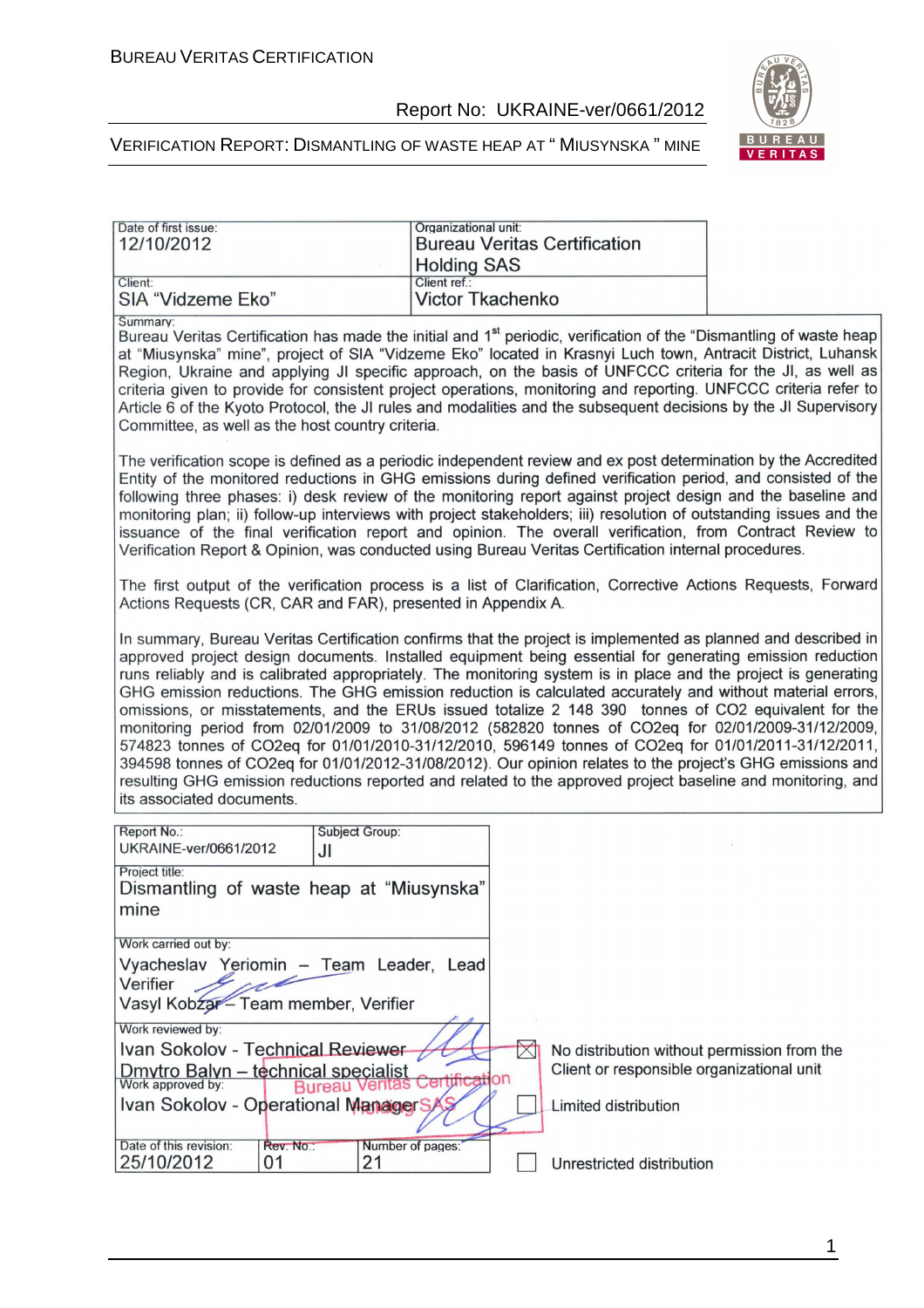VERIFICATION REPORT: DISMANTLING OF WASTE HEAP AT " MIUSYNSKA " MINE

# **Table of Contents Page 2014**

| 1              |                                                                                |                |
|----------------|--------------------------------------------------------------------------------|----------------|
| 1.1            | Objective                                                                      | 3              |
| 1.2            | Scope                                                                          | 3              |
| 1.3            | <b>Verification Team</b>                                                       | 3              |
| $\overline{2}$ |                                                                                |                |
| 2.1            | <b>Review of Documents</b>                                                     | $\overline{A}$ |
| 2.2            | Follow-up Interviews                                                           | $\overline{4}$ |
| 2.3            | Resolution of Clarification, Corrective and Forward Action Requests            | 5              |
| 3              |                                                                                |                |
| 3.1            | Remaining issues and FARs from previous verifications                          | 6              |
| 3.2            | Project approval by Parties involved (90-91)                                   | 6              |
| 3.3            | Project implementation (92-93)                                                 | 6              |
| 3.4            | Compliance of the monitoring plan with the monitoring methodology<br>$(94-98)$ | 8              |
| 3.5            | Revision of monitoring plan (99-100)                                           | 9              |
| 3.6            | Data management (101)                                                          | 9              |
| 3.7            | Verification regarding programmes of activities (102-110)                      | 9              |
| 4              |                                                                                |                |
| 5              |                                                                                |                |
|                |                                                                                |                |

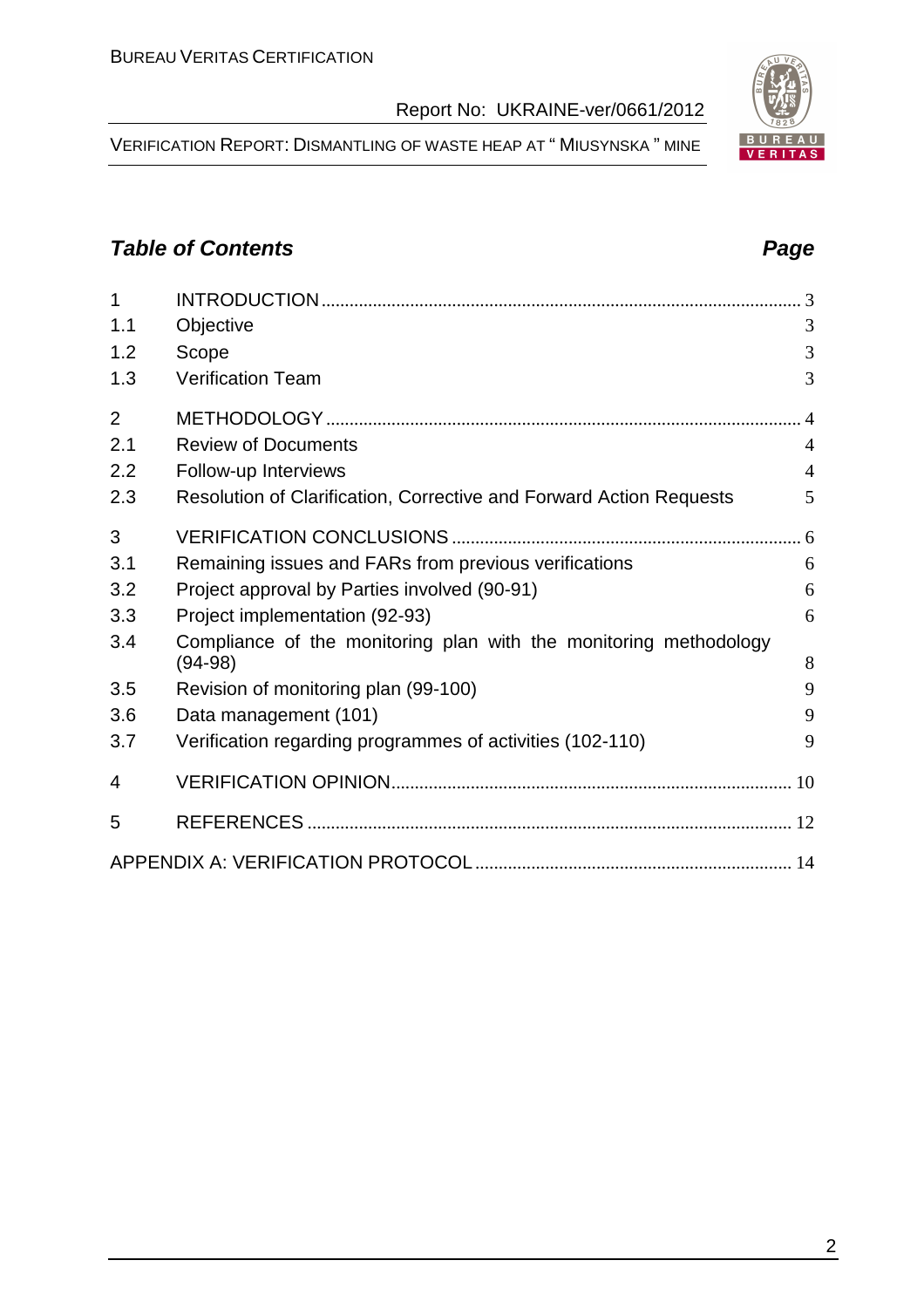

VERIFICATION REPORT: DISMANTLING OF WASTE HEAP AT " MIUSYNSKA " MINE

# **1 INTRODUCTION**

SIA "Vidzeme Eko" has commissioned Bureau Veritas Certification to verify the emissions reductions of its JI project "Dismantling of waste heap at "Miusinska" mine" (hereafter called "the project") at Krasnyi Luch town, Antracit District, Luhansk Region, Ukraine.

This report summarizes the findings of the verification of the project, performed on the basis of UNFCCC criteria, as well as criteria given to provide for consistent project operations, monitoring and reporting.

# **1.1 Objective**

Verification is the periodic independent review and ex post determination by the Accredited Independent Entity of the monitored reductions in GHG emissions during defined verification period.

The objective of verification can be divided in Initial Verification and Periodic Verification.

UNFCCC criteria refer to Article 6 of the Kyoto Protocol, the JI rules and modalities and the subsequent decisions by the JI Supervisory Committee, as well as the host country criteria.

# **1.2 Scope**

The verification scope is defined as an independent and objective review of the project design document, the project's baseline study, monitoring plan and monitoring report, and other relevant documents. The information in these documents is reviewed against Kyoto Protocol requirements, UNFCCC rules and associated interpretations.

The verification is not meant to provide any consulting towards the Client. However, stated requests for clarifications, corrective and/or forward actions may provide input for improvement of the project monitoring towards reductions in the GHG emissions.

# **1.3 Verification Team**

The verification team consists of the following personnel:

| Vyacheslav Yeriomin                 |                                      |
|-------------------------------------|--------------------------------------|
| <b>Bureau Veritas Certification</b> | Team Leader, Climate Change Verifier |

Vasyl Kobzar Bureau Veritas Certification Climate Change Verifier

This verification report was reviewed by:

Ivan Sokolov Bureau Veritas Certification, Internal Technical Reviewer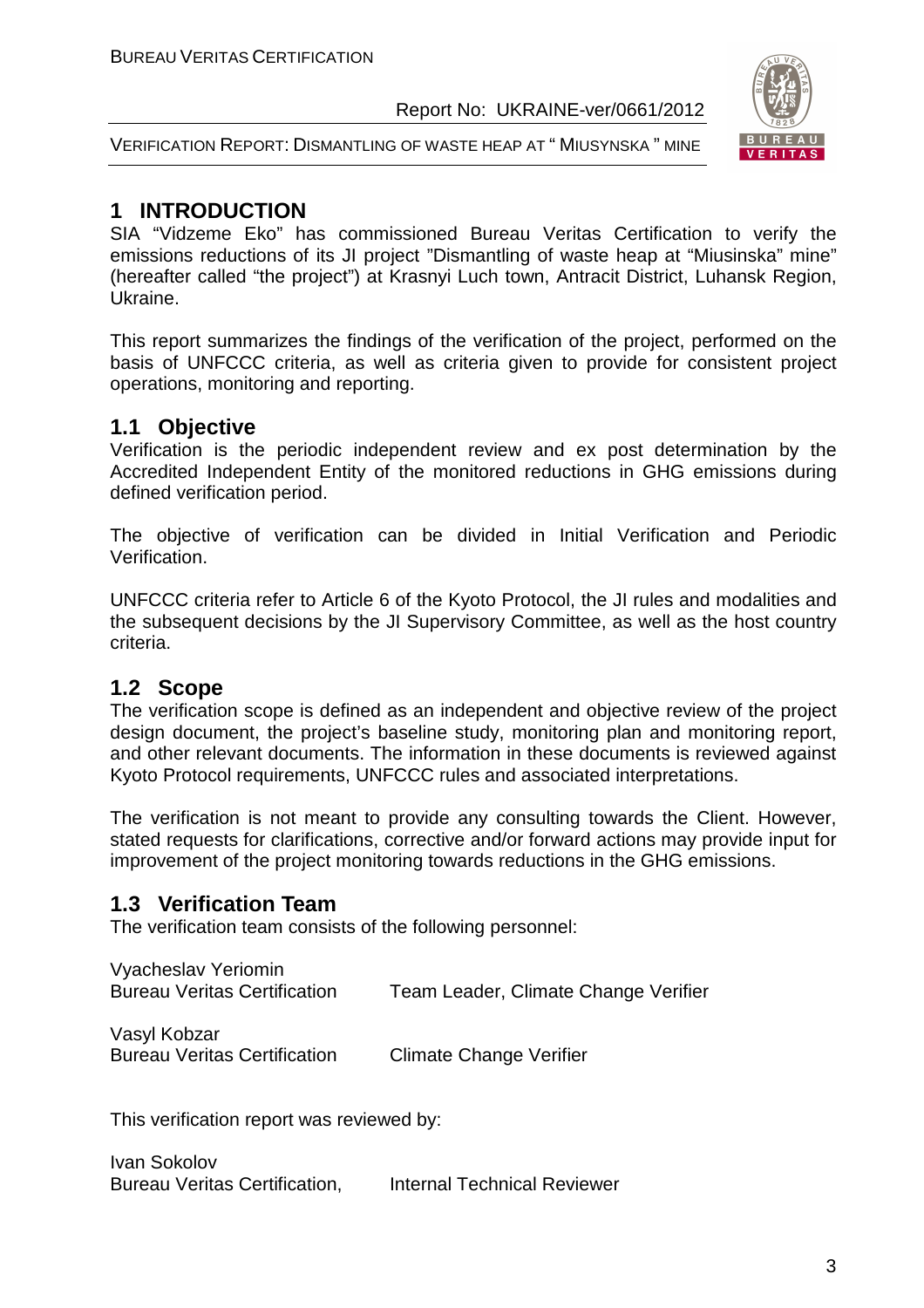

VERIFICATION REPORT: DISMANTLING OF WASTE HEAP AT " MIUSYNSKA " MINE

#### Dmytro Balyn

Bureau Veritas Certification, Technical Specialist

# **2 METHODOLOGY**

The overall verification, from Contract Review to Verification Report & Opinion, was conducted using Bureau Veritas Certification internal procedures.

In order to ensure transparency, a verification protocol was customized for the project, according to the version 01 of the Joint Implementation Determination and Verification Manual, issued by the Joint Implementation Supervisory Committee at its 19 meeting on 04/12/2009. The protocol shows, in a transparent manner, criteria (requirements), means of verification and the results from verifying the identified criteria. The verification protocol serves the following purposes:

- It organizes, details and clarifies the requirements a JI project is expected to meet;
- It ensures a transparent verification process where the verifier will document how a particular requirement has been verified and the result of the verification.

The completed verification protocol is enclosed in Appendix A to this report.

#### **2.1 Review of Documents**

The Monitoring Report (MR) submitted by SIA "Vidzeme Eko" and additional background documents related to the project design and baseline, i.e. country Law, Project Design Document (PDD) and Guidance on criteria for baseline setting and monitoring, Host party criteria, Kyoto Protocol, Clarifications on Verification Requirements to be Checked by an Accredited Independent Entity were reviewed.

The verification findings presented in this report relate to the Monitoring Report version(s) 2.0 and project as described in the determined PDD.

#### **2.2 Follow-up Interviews**

On 06/09/2012 Bureau Veritas Certification performed on-site interviews with project stakeholders to confirm selected information and to resolve issues identified in the document review. Representatives of CE "Vtormet" and SIA "Vidzeme Eko" were interviewed (see References). The main topics of the interviews are summarized in Table 1.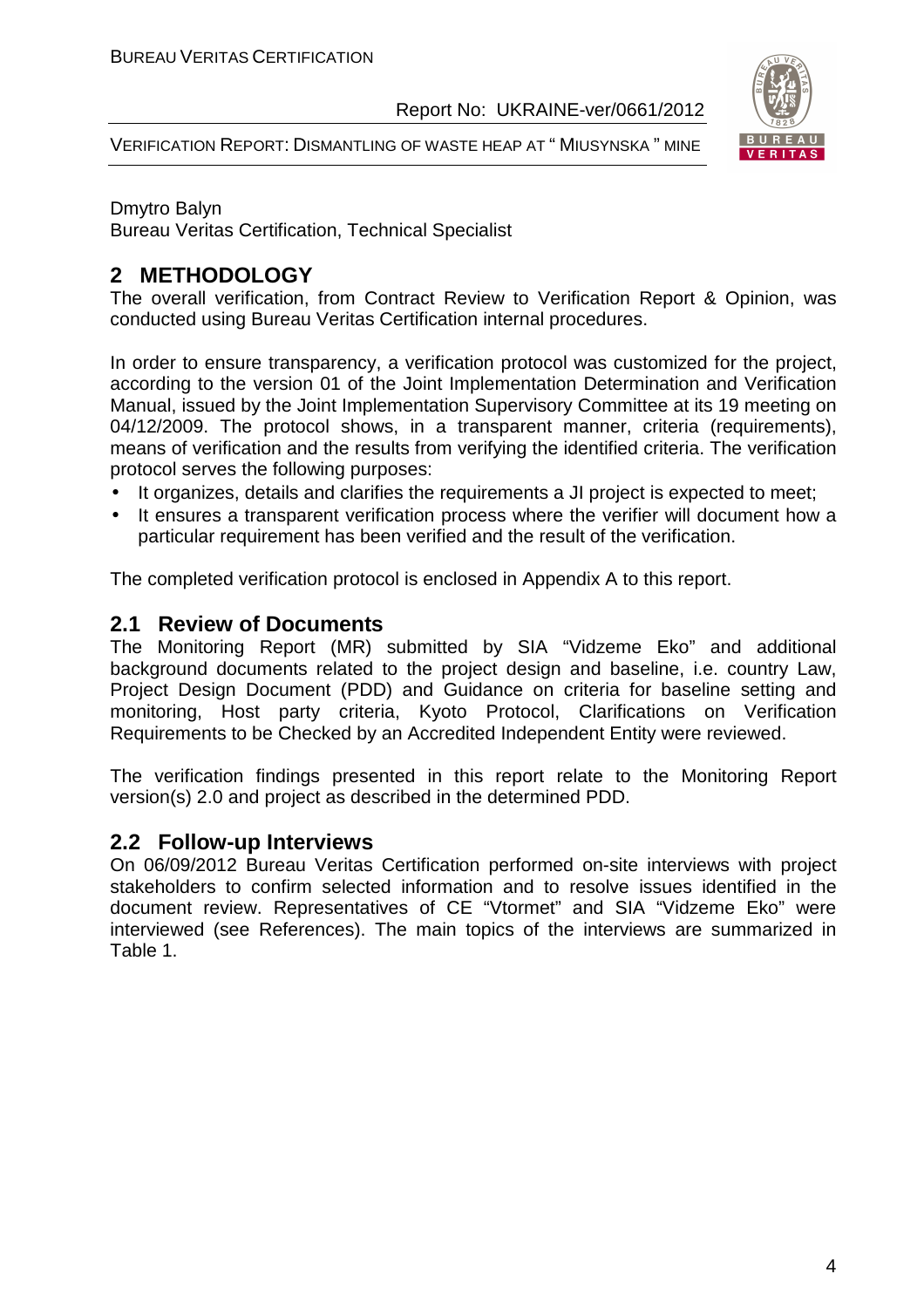



#### **Table 1 Interview topics**

| Interviewed<br>organization            | <b>Interview topics</b>                                                                                                                                                                                                                                                                                                                                                                                                                                                                                                                                                 |
|----------------------------------------|-------------------------------------------------------------------------------------------------------------------------------------------------------------------------------------------------------------------------------------------------------------------------------------------------------------------------------------------------------------------------------------------------------------------------------------------------------------------------------------------------------------------------------------------------------------------------|
| CE "Vtormet"                           | Organizational structure<br>$\bullet$<br>Responsibilities and authorities<br>$\bullet$<br>Roles and responsibilities for data collection and<br>$\bullet$<br>processing<br>$\bullet$<br>Installation of equipment<br>$\bullet$<br>Data logging, archiving and reporting<br>$\bullet$<br>Metering equipment control<br>$\bullet$<br>Metering record keeping system, database<br>$\bullet$<br>IT management<br>$\bullet$<br>Training of personnel<br>$\bullet$<br>Quality management procedures and technology<br>$\bullet$<br>Internal audits and check-ups<br>$\bullet$ |
| <b>CONSULTANT</b><br>SIA "Vidzeme Eko" | Baseline methodology<br>$\bullet$<br>Monitoring plan<br>$\bullet$<br>Monitoring report<br>$\bullet$<br><b>Excel spreadsheets</b>                                                                                                                                                                                                                                                                                                                                                                                                                                        |

# **2.3 Resolution of Clarification, Corrective and Forward Action Requests**

The objective of this phase of the verification is to raise the requests for corrective actions and clarification and any other outstanding issues that needed to be clarified for Bureau Veritas Certification positive conclusion on the GHG emission reduction calculation.

If the Verification Team, in assessing the monitoring report and supporting documents, identifies issues that need to be corrected, clarified or improved with regard to the monitoring requirements, it should raise these issues and inform the project participants of these issues in the form of:

(a) Corrective action request (CAR), requesting the project participants to correct a mistake that is not in accordance with the monitoring plan;

(b) Clarification request (CL), requesting the project participants to provide additional information for the Verification Team to assess compliance with the monitoring plan;

(c) Forward action request (FAR), informing the project participants of an issue, relating to the monitoring that needs to be reviewed during the next verification period.

The Verification Team will make an objective assessment as to whether the actions taken by the project participants, if any, satisfactorily resolve the issues raised, if any, and should conclude its findings of the verification.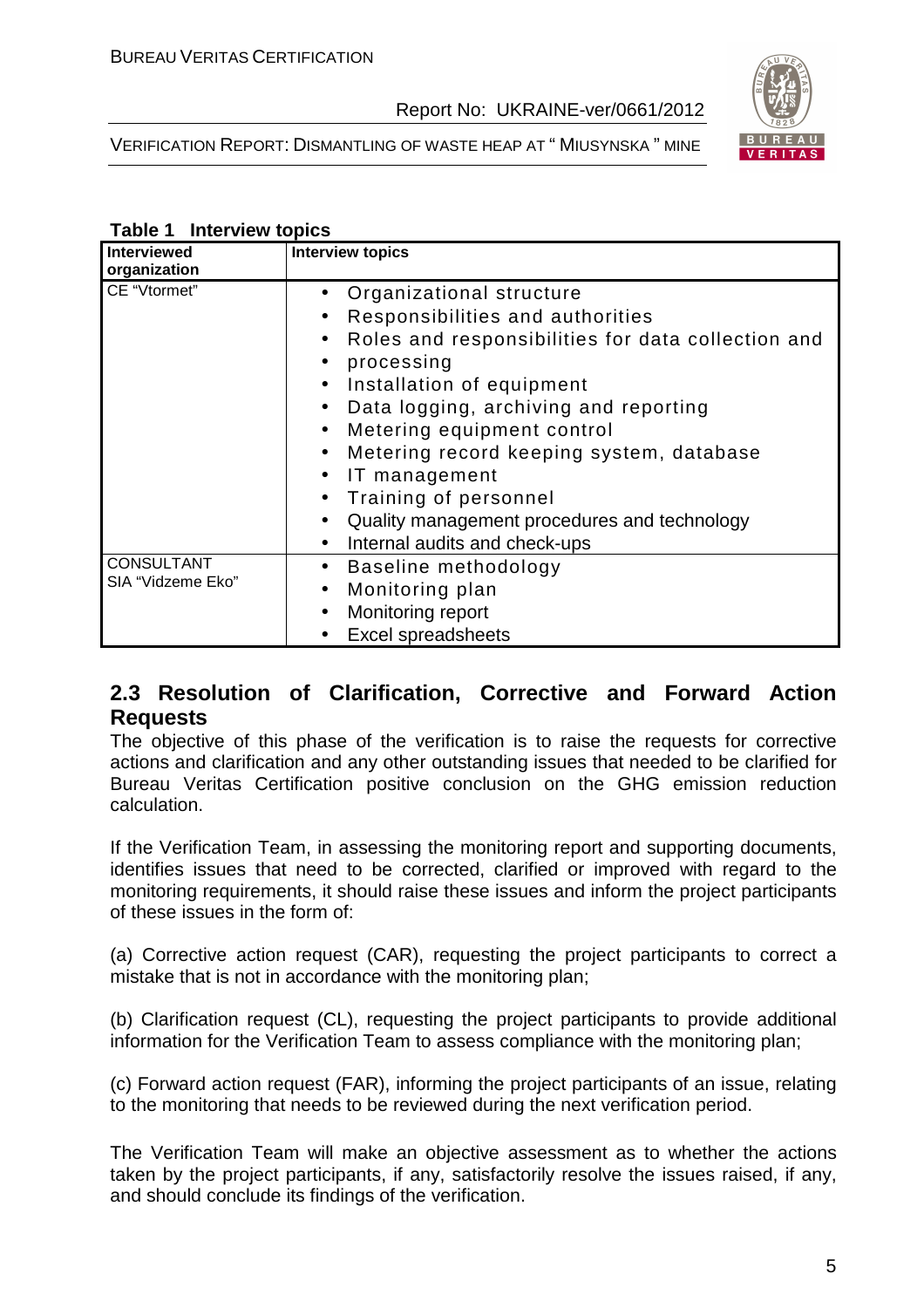VERIFICATION REPORT: DISMANTLING OF WASTE HEAP AT " MIUSYNSKA " MINE



To guarantee the transparency of the verification process, the concerns raised are documented in more detail in the verification protocol in Appendix A.

# **3 VERIFICATION CONCLUSIONS**

In the following sections, the conclusions of the verification are stated.

The findings from the desk review of the original monitoring documents and the findings from interviews during the follow up visit are described in the Verification Protocol in Appendix A.

The Clarification, Corrective and Forward Action Requests are stated, where applicable, in the following sections and are further documented in the Verification Protocol in Appendix A. The verification of the Project resulted in 8 Corrective Action Requests, 1 Clarification Requests, and 0 Forward Action Requests.

The number between brackets at the end of each section corresponds to the DVM paragraph.

#### **3.1 Remaining issues and FARs from previous verifications**

There are no FARs pending from the determination provided by Bureau Veritas Certification.

### **3.2 Project approval by Parties involved (90-91)**

Written project approvals have been obtained from both Parties Involved DFPs. Letter of Approval #2997/23/7 has been issued by State Environment Investment Agency of Ukraine 11/10/2012. Letter of Approval #12.2-02/12397 dated 04/09/2012 has been issued by Latvian Ministry of Environment Protection and regional Development.

The abovementioned written approval is unconditional.

Identified problem areas applicable to the project approvals by the Parties Involved, responses of project participants and Bureau Veritas Certification conclusions are listed in the Annex A of this Report (refer to CAR01, CL01).

### **3.3 Project implementation (92-93)**

Proposed project provides complete dismantling of the dump at the mine "Miusynska" with further reclamation of the area by restoring its fertile layer. During dismantling of the dump, the rocks will be divided into fractions, which will be used for blending with steam coal and subsequently supplied to heat power plants and boiler houses for burning as fuel. After sorting, the large fractions will be used for building and repairing of roads. As the result, rock mass of the dump will be fully utilized, and the received coal will replace coal, which otherwise would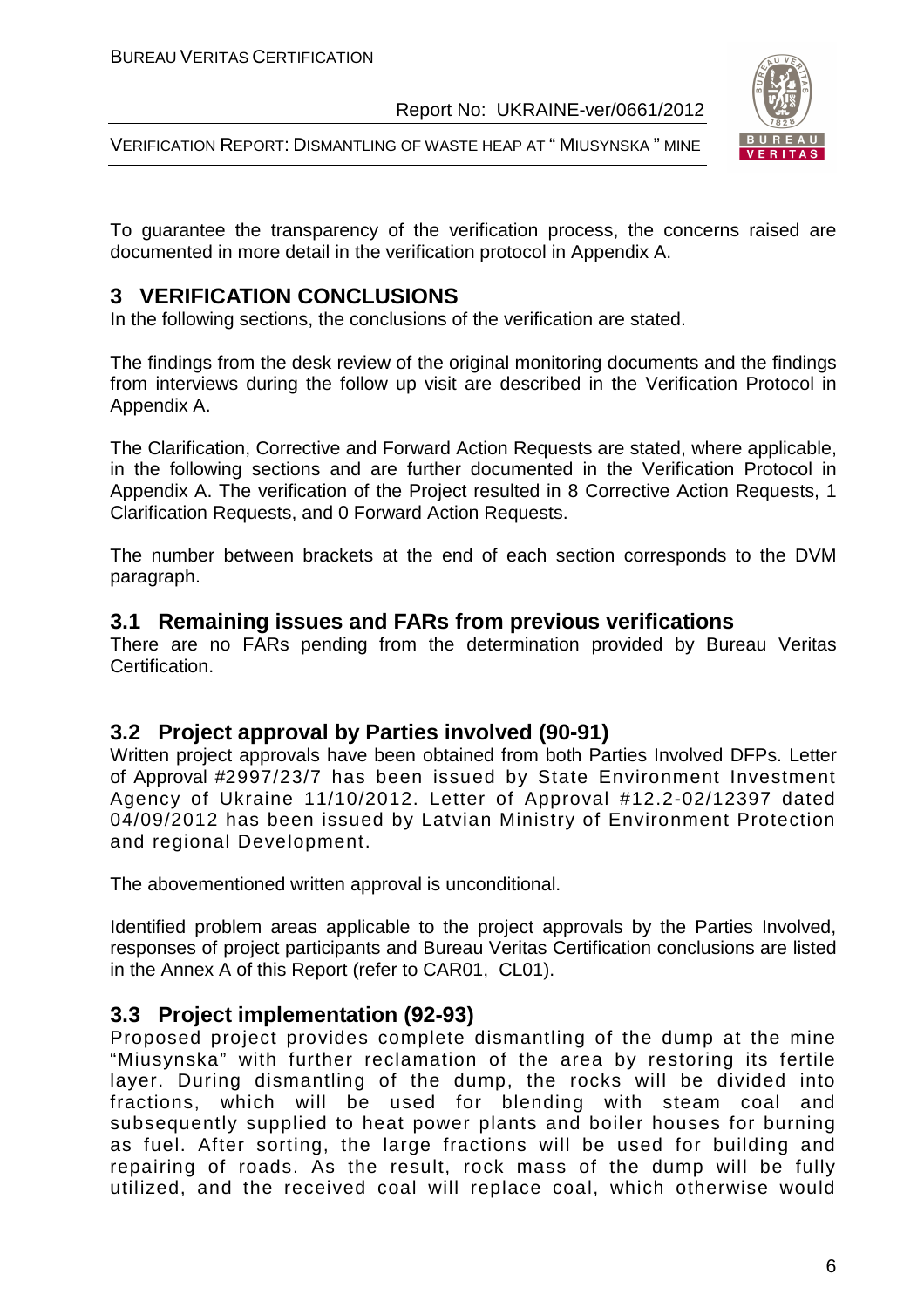

VERIFICATION REPORT: DISMANTLING OF WASTE HEAP AT " MIUSYNSKA " MINE

have had to be mined. As the result of the project, the opportunity of selfignition of heap will be eliminated. An important component of the project is its second phase – complex reclamation of the area by restoring its fertile layer and full restoration of natural ecological community. This part of the project is required, but totally expensive, due to this mechanism of joint implementation was one of the prominent factors of the project from the beginning, and financial benefits as part of this mechanism considered one of the reasons of the project implementation.

CE "Vtormet" Ltd is engaged in the wholesale fuel industry and has considerable experience in excavation and mining, as well as in land reclamation and landscaping. CE "Vtormet" Ltd uses the dump of former "Miusynska" mine on a legitimate basis.

The project provides the assemblage and installation of sorting rock mass complex of dump of former mine "Miusynska" consisting of :

- Point of loading rock mass on Conveyor SP-202MS;
- -Point of sorting rock mass in classes 0-30 mm and 30 mm (vibrating inertial sifter GIL-52);
- Point of storage class 0-30 mm (sheds).

Class +30 mm is expected (as required under discharging tray of sifter) to be loaded in transports and delivered to customers for building and repairing of category 4-5 roads. Class 0-30 mm is expected to be loaded in transports, undergoes a mandatory procedure of weighting and is sent to the consumer for blending and subsequent combustion in the thermal power plants or boiler houses. Blending of fraction (0- 30) with a steam coal allows to realize the fine finishing of quality the energy coal to the requirements of Standard 4083-2002, without compromising the quality of fuel on the one hand, but resulting in saving valuable energy coal on the other hand

Technological scheme of the complex is described as follows:

The rock mass, after been dismantled bulldozers T-170 is delivered to the feeding conveyor SP-202 by frontal loader HK 632L. Before the delivery of rock mass on the belt conveyor, the moisture is applied (humidity of raw materials does not exceed 8%) with sprinklers.

After bulldozers, layer by layer, get to the height, where the entrance road can be made- the combined method is used for the dump dismantling; further dismantling is made by excavator EO-5126 with the direct rock loading on the conveyor, or on the intermediate site, where, with the help of the loader, the rock is delivered to the scraper conveyor SP – 202

Product of sorting class 0-30 through handling unit of sifter supplied on belt conveyor KLS. From the belt conveyor rock mass of class 0-30 mm through the handling unit of conveyor with built-in nozzles for humidification, emptied on the intermediate platform without significant accumulation, where loader HK 319L loads it in trucks or on a platform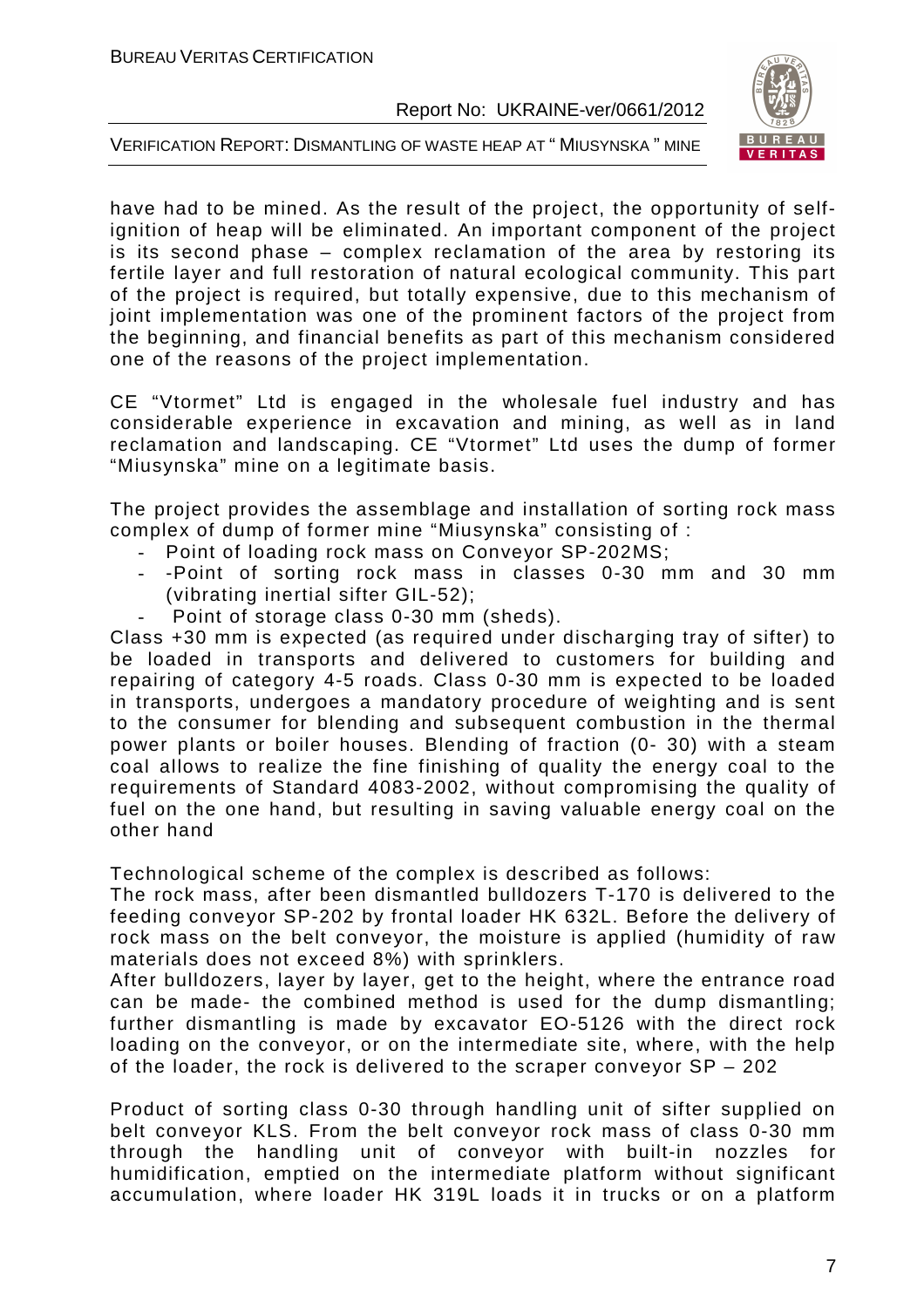

VERIFICATION REPORT: DISMANTLING OF WASTE HEAP AT " MIUSYNSKA " MINE

(warehouse) for storage. Warehouse is used if necessary without longterm storage. From storage the rock mass 0-30 mm by loader is loaded into trucks.

Data on waste heaps such a geographical coordinates, mass value of containing rocks, physical measures, main work characteristics of heavy transporting vehicles and equipment of coal beneficiation plant are provided in the PDD.

Waste heap dismantling and coal benefication was started in 2008 year. Crediting period for ERUs generation started 02/01/2009.

Level of project activity is depended by coal demand at Ukrainian market. Project owner doesn't keep coal at warehouses and produce beneficiated rock mass as when necessary.

Project boundaries described in the determined PDD are kept; coal from another waste heaps doesn't uses in project.

Difference between estimated emission reductions indicated in the PDD and provided in the Monitoring report is not observed. Factually PDDs calculations are performed ex-post for monitoring.

#### **3.4 Compliance of the monitoring plan with the monitoring methodology (94-98)**

For calculating the emission reductions, key factors, such as availability of work power and financing, seasonal coal requirement on Ukraine inside market, prices of diesel fuel and electric energy, influencing the baseline emissions and the activity level of the project and the emissions as well as risks associated with the project were taken into account, as appropriate.

Data sources used for calculating emission reductions, such as work forecasts, bookkeepers invoices, laboratory analysis samples, work logbooks are clearly identified, reliable and transparent.

Emission factors, including default emission factors, are selected by carefully balancing accuracy and reasonableness, and appropriately justified of the choice. Default emission factors, such as emission factor for electricity consumption, carbon content in diesel fuel and coal, are in line with Ukraine National GHG Inventory report for 1990-2010 years.

The calculation of emission reductions is based on conservative assumptions and the most plausible scenarios in a transparent manner.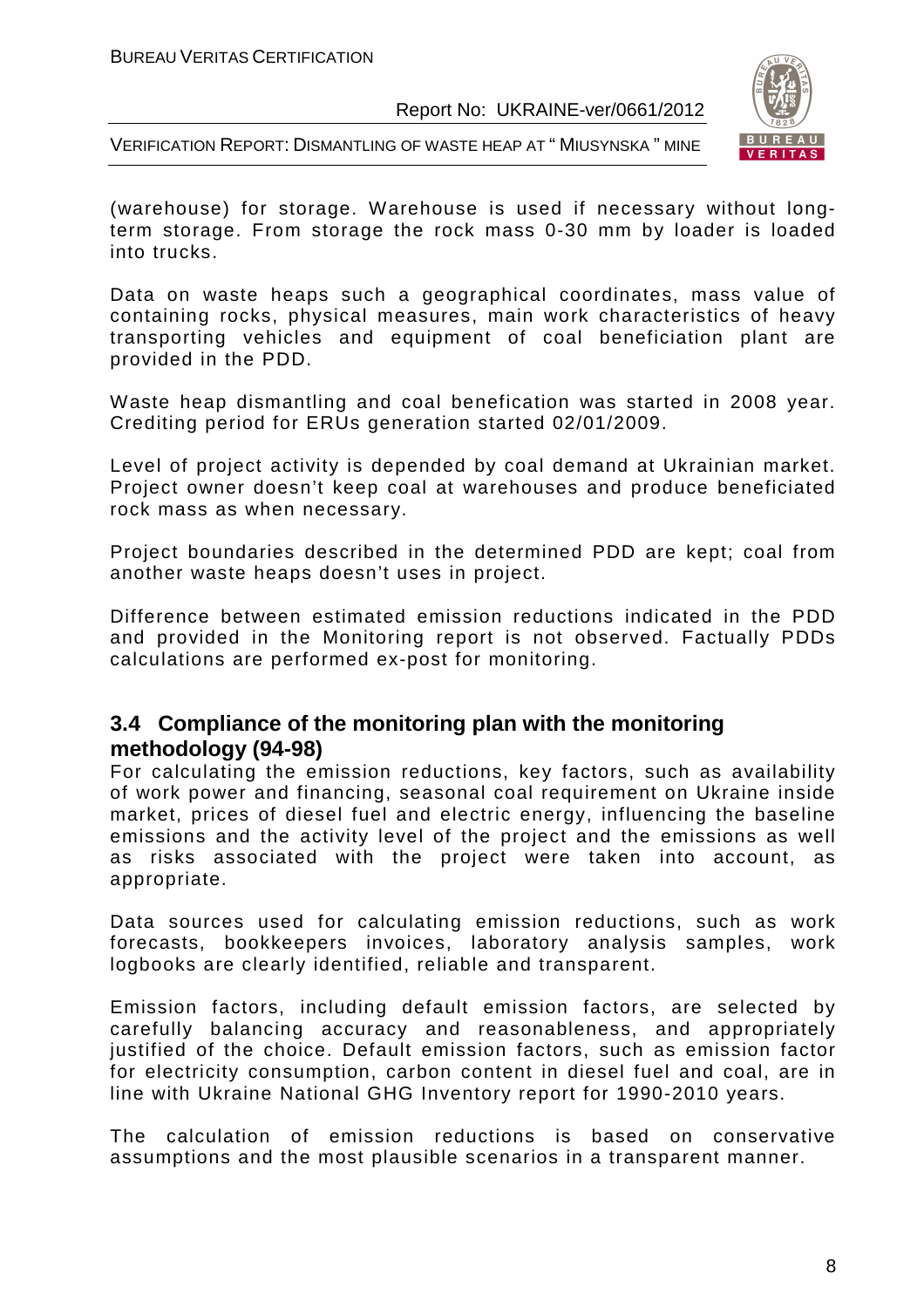

VERIFICATION REPORT: DISMANTLING OF WASTE HEAP AT " MIUSYNSKA " MINE

Identified problem areas applicable to the compliance of the monitoring plan with the monitoring methodology, responses of project participants and Bureau Veritas Certification conclusions are listed in the Annex A of this Report (refer to CAR02- CAR06).

# **3.5 Revision of monitoring plan (99-100)**

"Not applicable"

### **3.6 Data management (101)**

The data and their sources, provided in monitoring report, are clearly identified, reliable and transparent.

The implementation of data collection procedures is in accordance with the monitoring plan, including the quality control and quality assurance procedures.

The function of the monitoring equipment, including its calibration status, is in order.

List of project measuring equipment with data on measuring devices replacement/calibration is provided in the section B.1.2 of the MR

Consumption of diesel fuel is accounting by bookkeeper invoices.

The evidence and records used for the monitoring are maintained in a traceable manner. Initially data on value and quality of produced coal, track's load, diesel fuel consumption, waste heap mass quantity is obtained from logbooks of relevant work suppliers. The data on electricity consumed is obtained from monthly reports of Regional Electric Network.

The data required to monitor JI project is routinely collected within the normal operations of the "Mirta-Lux" LLc and "Tandem-2006" LLC therefore JI monitoring is integral part of routine monitoring

The data collection and management system for the project is in accordance with the monitoring plan. Data monitoring and collection system described in the monitoring report is adequate and working.

Identified problem areas applicable for project data management, responses of project participants, Bureau Veritas Certification conclusions are listed in the Annex A Verification protocol (see CAR07, CAR08)

# **3.7 Verification regarding programmes of activities (102-110)**

"Not applicable"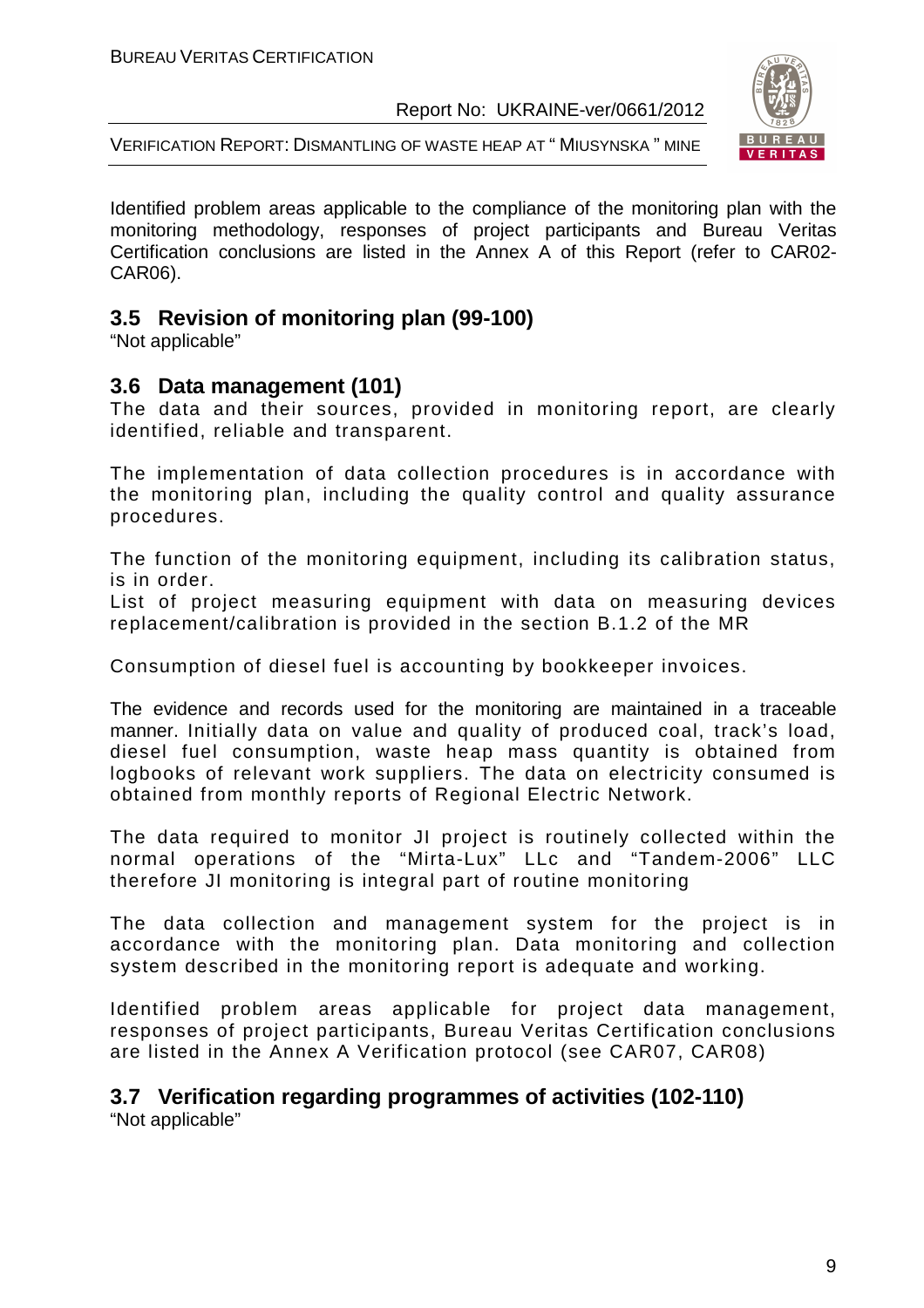

VERIFICATION REPORT: DISMANTLING OF WASTE HEAP AT " MIUSYNSKA " MINE

# **4 VERIFICATION OPINION**

Bureau Veritas Certification has performed the initial and  $1<sup>st</sup>$  periodic verification of the "Dismantling of waste heap at "Miusynska" mine" Project in Krasnyi Luch town, Antracit District, Luhansk Region, Ukraine, which applies JI specific approach. The verification was performed on the basis of UNFCCC criteria and host country criteria and also on the criteria given to provide for consistent project operations, monitoring and reporting.

The verification consisted of the following three phases: i) desk review of the monitoring report against the project design and the baseline and monitoring plan; ii) follow-up interviews with project stakeholders; iii) resolution of outstanding issues and the issuance of the final verification report and opinion.

The management of SIA "Vidzeme Eko" is responsible for the preparation of the GHG emissions data and the reported GHG emissions reductions of the project on the basis set out within the project Monitoring and Verification Plan indicated in the final PDD version 2.0. The development and maintenance of records and reporting procedures in accordance with that plan, including the calculation and determination of GHG emission reductions from the project, is the responsibility of the management of the project.

Bureau Veritas Certification verified the Project Monitoring Report version 2.0 for the reporting period as indicated below. Bureau Veritas Certification confirms that the project is implemented as planned and described in approved project design documents. Installed equipment being essential for generating emission reduction runs reliably and is calibrated appropriately. The monitoring system is in place and the project is generating GHG emission reductions.

Bureau Veritas Certification can confirm that the GHG emission reduction is accurately calculated and is free of material errors, omissions, or misstatements. Our opinion relates to the project's GHG emissions and resulting GHG emissions reductions reported and related to the approved project baseline and monitoring, and its associated documents. Based on the information we have seen and evaluated, we confirm, with a reasonable level of assurance, the following statement:

| Reporting period: From 02/01/2009 to 31/08/2012 |             |                                       |
|-------------------------------------------------|-------------|---------------------------------------|
| <b>Baseline emissions</b>                       | : 1630067   | tonnes of CO <sub>2</sub> equivalent. |
| Project emissions                               | :68540      | tonnes of CO <sub>2</sub> equivalent. |
| Leakages                                        | $: -586863$ | tonnes of CO <sub>2</sub> equivalent. |
| <b>Emission Reductions</b>                      | : 2148390   | tonnes of CO <sub>2</sub> equivalent. |
| From 02/01/2009 to 31/12/2009                   |             |                                       |
| <b>Baseline emissions</b>                       | : 440733    | tonnes of CO <sub>2</sub> equivalent. |
| Project emissions                               | : 18339     | tonnes of CO <sub>2</sub> equivalent. |
| Leakages                                        | $: -160426$ | tonnes of CO <sub>2</sub> equivalent. |
| <b>Emission Reductions</b>                      | :582820     | tonnes of CO <sub>2</sub> equivalent. |

From 01/01/2010 to 31/12/2010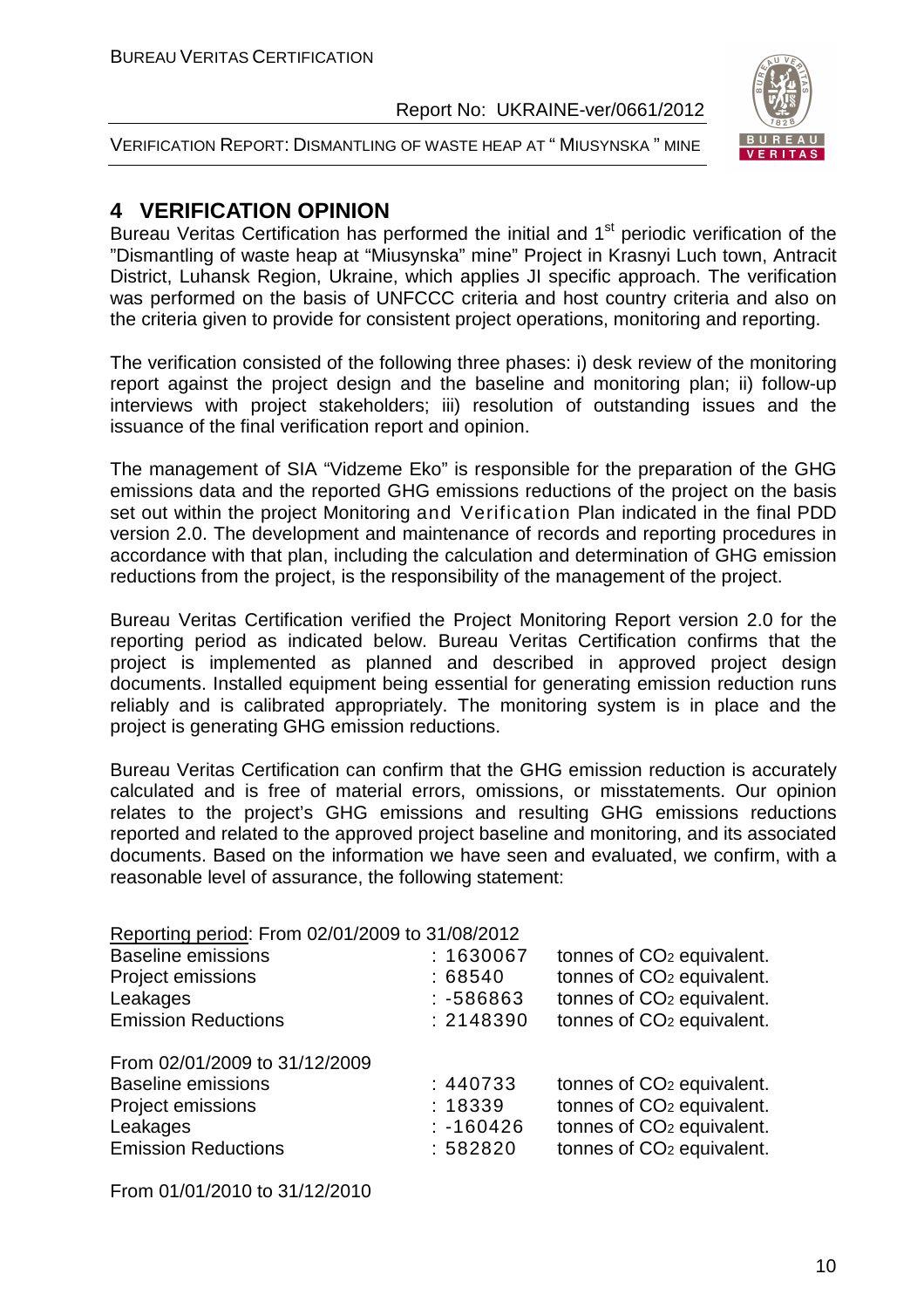

| <b>Baseline emissions</b><br><b>Project emissions</b><br>Leakages<br><b>Emission Reductions</b>                                  | : 435422<br>: 18859<br>$: -158260$<br>: 574823 | tonnes of CO <sub>2</sub> equivalent.<br>tonnes of CO <sub>2</sub> equivalent.<br>tonnes of CO <sub>2</sub> equivalent.<br>tonnes of CO <sub>2</sub> equivalent. |
|----------------------------------------------------------------------------------------------------------------------------------|------------------------------------------------|------------------------------------------------------------------------------------------------------------------------------------------------------------------|
| From 01/01/2011 to 31/01/2011<br>Baseline emissions<br><b>Project emissions</b><br>Leakages<br><b>Emission Reductions</b>        | : 453630<br>: 18844<br>$: -161363$<br>: 596149 | tonnes of CO <sub>2</sub> equivalent.<br>tonnes of CO <sub>2</sub> equivalent.<br>tonnes of CO <sub>2</sub> equivalent.<br>tonnes of CO <sub>2</sub> equivalent. |
| From 01/01/2012 to 31/08/2012<br><b>Baseline emissions</b><br><b>Project emissions</b><br>Leakages<br><b>Emission Reductions</b> | :300282<br>: 12498<br>$: -106814$<br>: 394598  | tonnes of CO <sub>2</sub> equivalent.<br>tonnes of CO <sub>2</sub> equivalent.<br>tonnes of CO <sub>2</sub> equivalent.<br>tonnes of CO <sub>2</sub> equivalent. |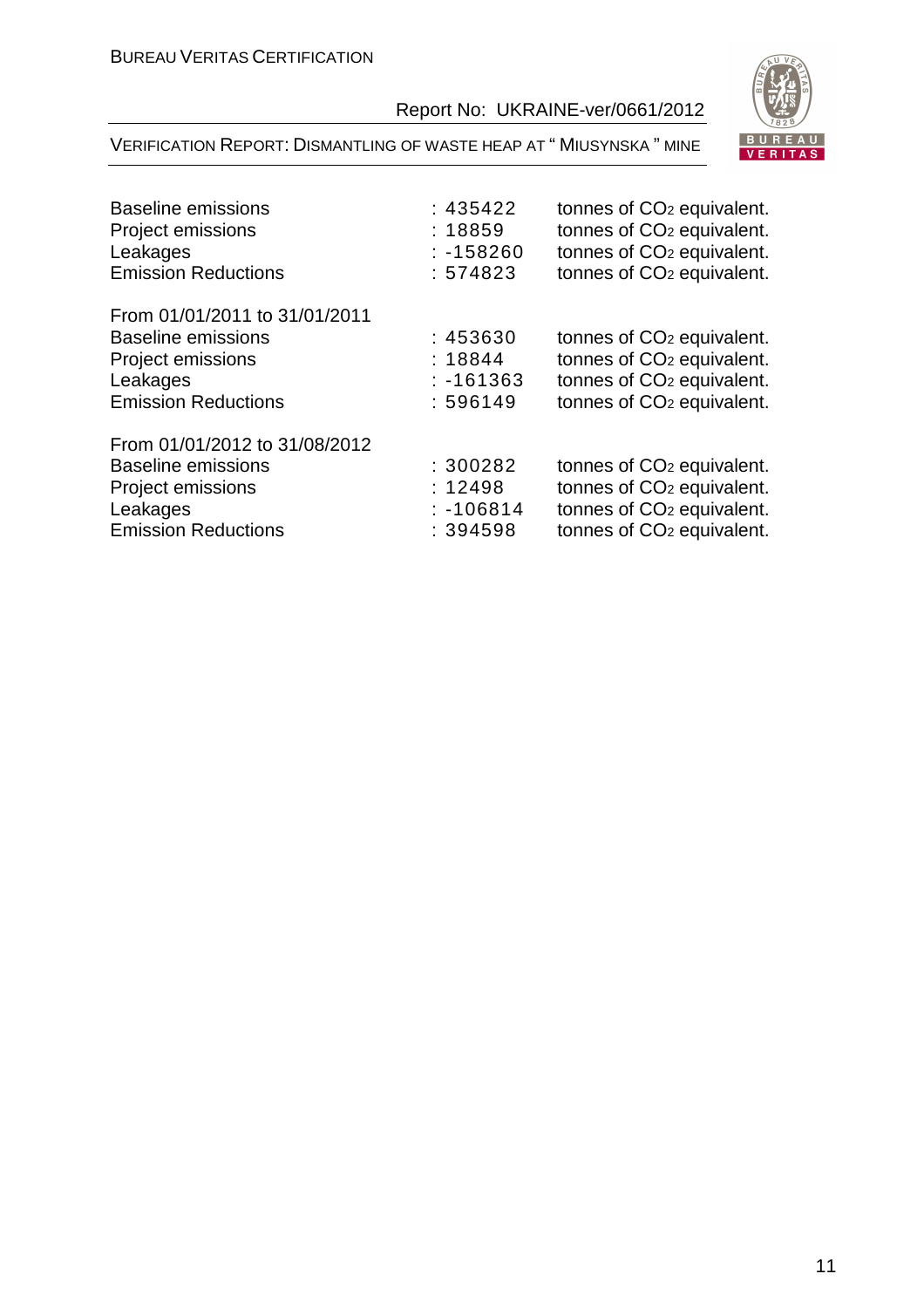

VERIFICATION REPORT: DISMANTLING OF WASTE HEAP AT " MIUSYNSKA " MINE

# **5 REFERENCES**

#### **Category 1 Documents:**

Documents provided by SIA "Vidzeme Eko" that relate directly to the GHG components of the project.

- /1/ Project Design Document Dismantling of waste heap at "Miusynska" mine" version 2.0 dated 21/09/2012
- /2/ Monitoring Report "Dismantling of waste heap at "Miusynska" mine" version 1.0 dated 28/09/2012
- /3/ Monitoring Report "Dismantling of waste heap at "Miusynska" mine" version 2.0 dated 24/10/2012
- /4/ ERUs calculation Excel-file "CalculationMiusynskaK.xls"
- /5/ Letter of Approval #2997/23/7 issued by State Environment Investment Agency of Ukraine dated 11/10/2012
- /6/ Letter of Approval #12.2-02/12397 dated 04/09/2012 issued by Ministry of Environmental Protection and Regional Development of Latvia Republic

#### **Category 2 Documents:**

Background documents related to the design and/or methodologies employed in the design or other reference documents.

- /1/ Act of admission and transmission of the waste heap from 03/11/2008 between CE "Vtormet" Ltd and "Donbas-Eko" Ltd.
- /2/ Agreement # 3/11/08-2 from 03/11/2008 between "Donbas-Eko" Ltd. and CE "Vtormet" Ltd.
- /3/ Delivery contract of Carbonaceous fraction between "MERIDIAN 2008" Ltd. and "AMG DEVELOPMENT" Ltd. # 3089 from 03/11/2008 (in Russian).
- /4/ Delivery contract of Carbonaceous fraction between "MIRTA-LUX" Ltd. and "TH ICC REGION-STAL" Ltd # 2120 from 03/01/2012 (in Russian).
- /5/ Agreement of subcontract # 3102 from 03/11/2008 between "MERIDIAN 2008" Ltd and "ASKANIYA 2008" Ltd. on the works of the dump dismantling
- /6/ Agreement of subcontract # 308 from 03/01/2012 between "MIRTA-LUX" Ltd. and "FINANS-MEDIA" Ltd on the works of the dump dismantling
- /7/ Agreement of subcontract # 313 from 03/11/2008 between CE "Vtormet" Ltd.(Customer) and "MERIDIAN 2008" Ltd.(Performer) on the works of the dump dismantling
- /8/ Agreement of subcontract # 2013 from 03/01/2012 between CE "Vtormet" Ltd.(Customer) and "MIRTA-LUX" Ltd. (Performer) on the works of the dump dismantling
- /9/ Act of performed work of weighing from 01/06/09 of 56313.35 tons of carbonaceous rocks
- /10/ Act of admission and transmission of performed work from 01/06/09 for 6813497.20 UAH. and calculation of the costs for the act of performed works.
- /11/ Sales invoice# 33 for 56313.35 tons of Carbonaceous rocks.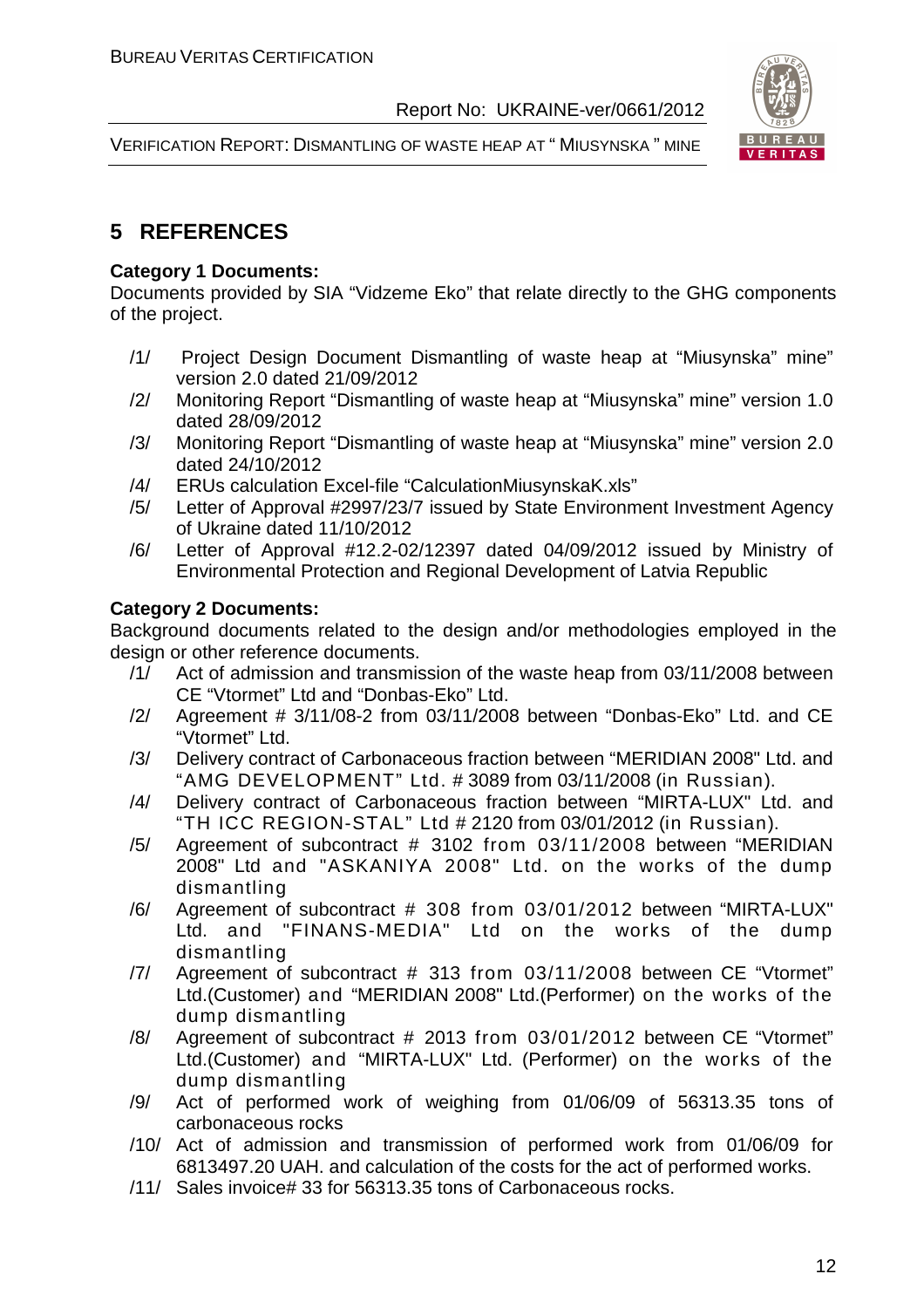

VERIFICATION REPORT: DISMANTLING OF WASTE HEAP AT " MIUSYNSKA " MINE

- /12/ Act of performed work of weighing from 01/04/10 of 54620.55 tons of carbonaceous rocks.
- /13/ Act of admission and transmission of performed work from 01/04/10 for 6704018.35 UAH. and calculation of the costs for the act of performed works.
- /14/ Sales invoice# 33 for 54620.55 tons of Carbonaceous rocks.
- /15/ Act of performed work of weighing from 01/10/10 of 55969.25 tons of carbonaceous rocks
- /16/ Act of admission and transmission of performed work from 01/10/10 for 6866598.02UAH. and calculation of the costs for the act of performed works.
- /17/ Sales invoice# 83 for 55969.25 tons of Carbonaceous rocks.
- /18/ Act of performed work of weighing from 01/02/11 of 54327.35 tons of carbonaceous rocks.
- /19/ Act of admission and transmission of performed work from 01/02/11 for 6637675.26 UAH. and calculation of the costs for the act of performed works.
- /20/ Sales invoice# 03 for 54327.35 tons of Carbonaceous rocks.
- /21/ Act of performed work of weighing from 01/11/11 of 55969,25 tons of carbonaceous rocks.
- /22/ Act of admission and transmission of performed work from 01/11/11 for 6719222.05 UAH. and calculation of the costs for the act of performed works.
- /23/ Sales invoice# 83 for 55969.25 tons of Carbonaceous rocks.
- /24/ Act of performed work of weighing from 01/05/12 of 61257.45 tons of carbonaceous rocks.
- /25/ Act of admission and transmission of performed work from 01/05/12 for 6889030.57 UAH. and calculation of the costs for the act of performed works.
- /26/ Sales invoice# 25 for 61257.45 tons of Carbonaceous rocks.
- /27/ Passport . Automobile electronic scales tensometric VTA-60

#### **Persons interviewed:**

List persons interviewed during the verification or persons that contributed with other information that are not included in the documents listed above.

- /1/ Gints KIavinsh SIA "Vidzeme Eko" JI Project Manager
- /2/ Tymofeev Sergiy Petrovych SIA "Vidzeme Eko" JI Consultant
- /3/ Stah Yuri Mykhailovych SIA "Vidzeme Eko" JI Consultant
- /4/ Olena Mykolaivna Petrenko PE "Tandem" Ltd. Head of Laboratory, subcontractor of "PE "Vtormet"" LLC
- /5/ Petro Hryhorovych Sydelnykov "FINANS-MEDIA" Ltd. Production Manager, subcontractor of "PE "Vtormet"" LLC
- /6/ Lyudmyla Fedorivna Morozova "MIRTA-LUX" Ltd. manager of TCD, subcontractor of "PE "Vtormet"" LLC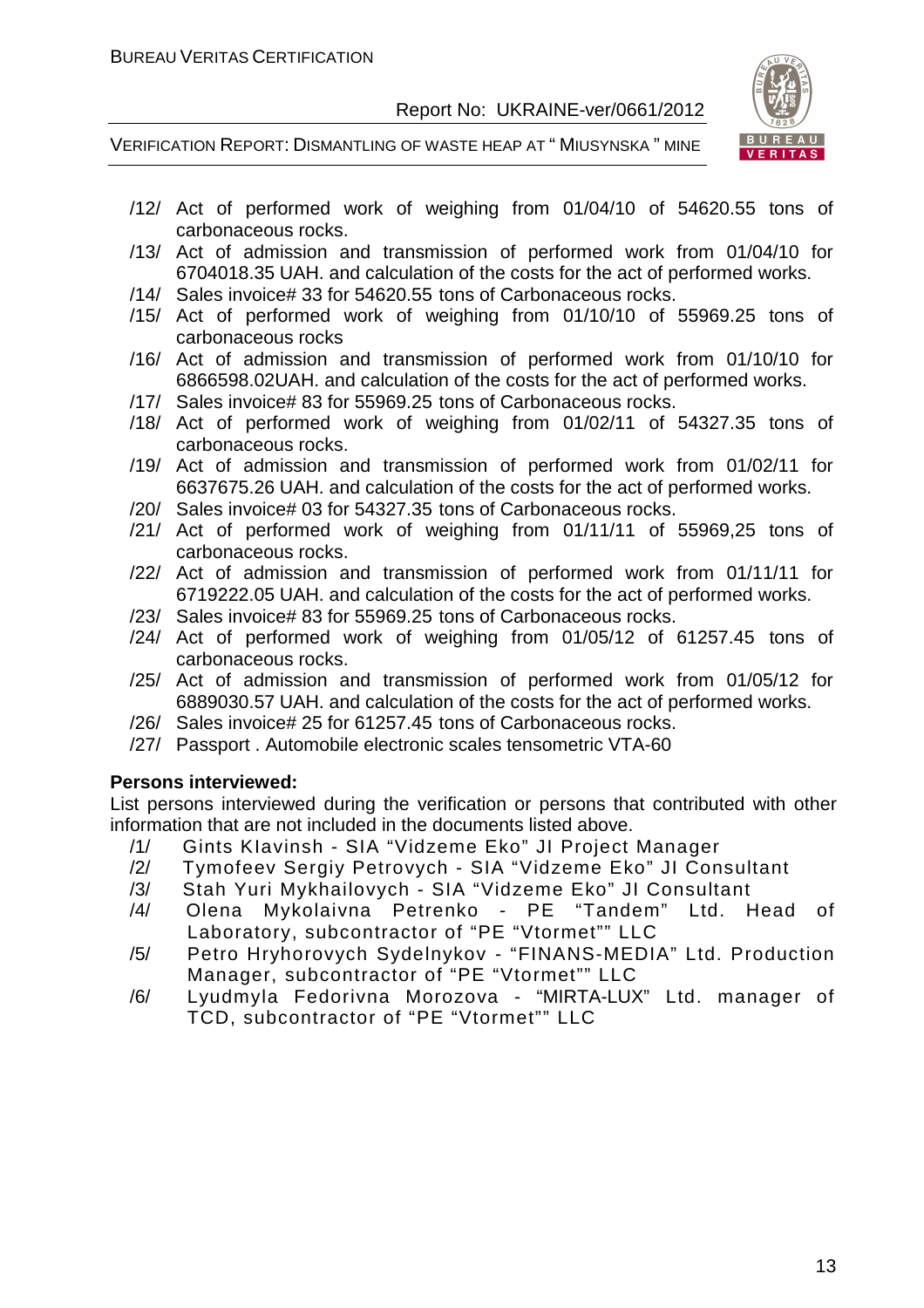

VERIFICATION REPORT: DISMANTLING OF WASTE HEAP AT " <sup>M</sup>IUSYNSKA " MINE

# APPENDIX A: VERIFICATION PROTOCOL **VERIFICATION PROTOCOL**

#### **Check list for verification, according to the JOINT IMPLEMENTATION DETERMINATION AND VERIFICATION MANUAL (Version 01)**

| <b>DVM</b> | <b>Check Item</b>                                                                                                                                                                                                                                                                 | <b>Initial finding</b>                                                                                                                                                                                                                                                                       | <b>Draft</b>              | <b>Final</b>           |
|------------|-----------------------------------------------------------------------------------------------------------------------------------------------------------------------------------------------------------------------------------------------------------------------------------|----------------------------------------------------------------------------------------------------------------------------------------------------------------------------------------------------------------------------------------------------------------------------------------------|---------------------------|------------------------|
| Paragra    |                                                                                                                                                                                                                                                                                   |                                                                                                                                                                                                                                                                                              | <b>Conclusio</b>          | <b>Conclusio</b>       |
| ph         |                                                                                                                                                                                                                                                                                   |                                                                                                                                                                                                                                                                                              | $\mathsf{n}$              | $\mathsf{n}$           |
|            | <b>Project approvals by Parties involved</b>                                                                                                                                                                                                                                      |                                                                                                                                                                                                                                                                                              |                           |                        |
| 90         | Has the DFPs of at least one Party<br>involved, other than the host Party,<br>issued a written project approval when<br>submitting the first verification report to<br>the secretariat for publication in<br>accordance with paragraph 38 of the JI<br>guidelines, at the latest? | The project was approved by Latvia, the Party-<br>buyer of ERUs (Letter of Approval #12.2-02/12397<br>dated 04/09/2012)<br><b>CAR01</b><br>Please provide written approval from the Host<br>Party<br>CL <sub>01</sub><br>Please clarify name of the Latvian DFP issued<br>Letter of Approval | CAR01<br>CL <sub>01</sub> | <b>OK</b><br><b>OK</b> |
| 91         | Are all the written project approvals by<br>Parties involved unconditional?                                                                                                                                                                                                       | The Latvian written approval is unconditional                                                                                                                                                                                                                                                | <b>OK</b>                 | OK                     |
|            | <b>Project implementation</b>                                                                                                                                                                                                                                                     |                                                                                                                                                                                                                                                                                              |                           |                        |
| 92         | Has the project been implemented in<br>accordance with the PDD regarding<br>which the determination has been<br>deemed final and is so listed on the<br><b>UNFCCC JI website?</b>                                                                                                 | The project has been implemented in accordance   OK<br>with the PDD regarding which determination has<br>been deemed final and is so listed on the<br><b>UNFCCC JI website</b>                                                                                                               |                           | <b>OK</b>              |
| 93         | What is the status of operation of the<br>project during the monitoring period?                                                                                                                                                                                                   | The project is in operation during the monitoring<br>period                                                                                                                                                                                                                                  | OK.                       | <b>OK</b>              |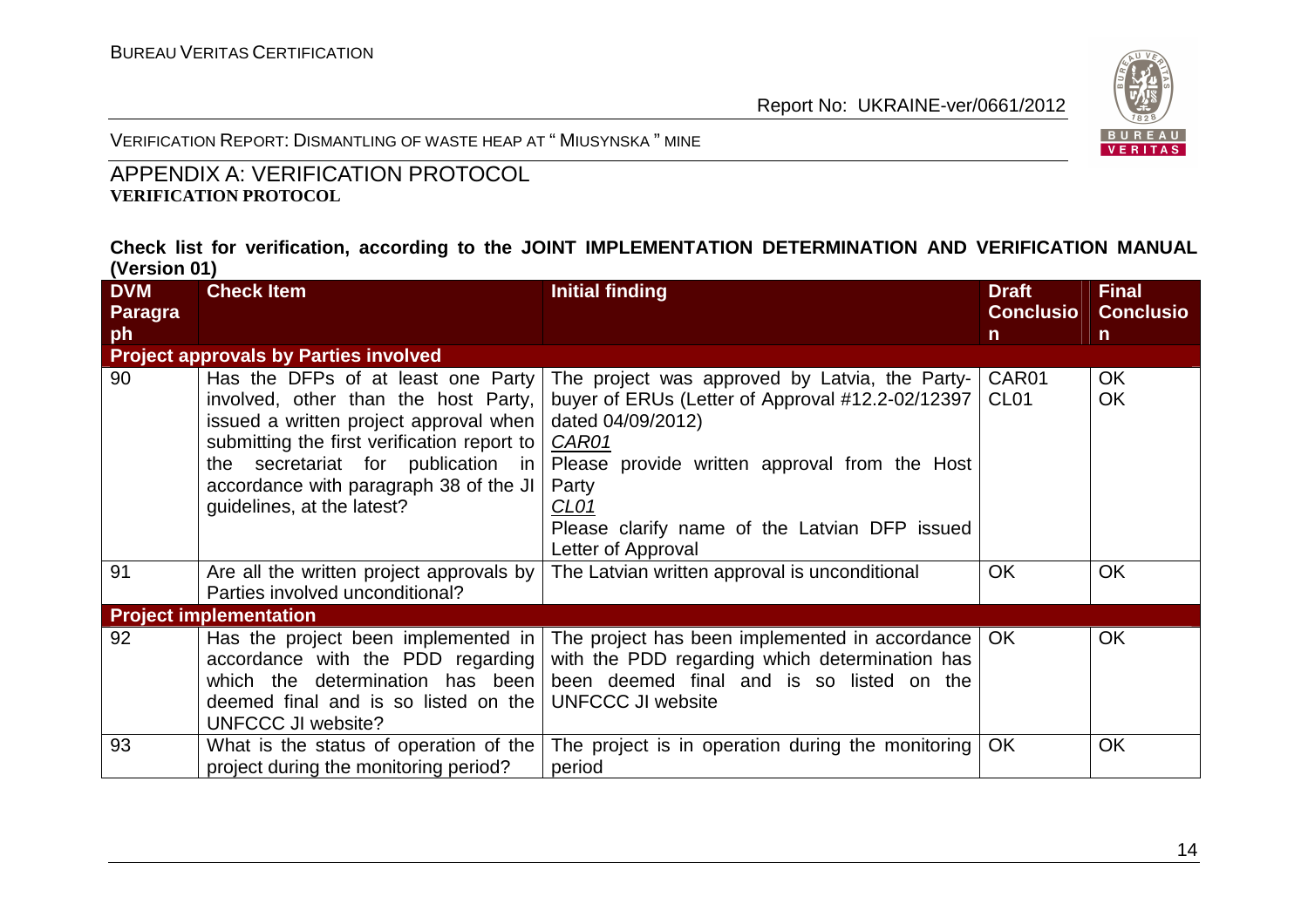

| <b>DVM</b>     | <b>Check Item</b>                                                                                                                                                                                  | <b>Initial finding</b>                                                                                                                                                                                                                                                                                                                                                                                                                                                                                                                                                                                                                                                                                                                                                                                 | <b>Draft</b>                                             | <b>Final</b>                              |
|----------------|----------------------------------------------------------------------------------------------------------------------------------------------------------------------------------------------------|--------------------------------------------------------------------------------------------------------------------------------------------------------------------------------------------------------------------------------------------------------------------------------------------------------------------------------------------------------------------------------------------------------------------------------------------------------------------------------------------------------------------------------------------------------------------------------------------------------------------------------------------------------------------------------------------------------------------------------------------------------------------------------------------------------|----------------------------------------------------------|-------------------------------------------|
| <b>Paragra</b> |                                                                                                                                                                                                    |                                                                                                                                                                                                                                                                                                                                                                                                                                                                                                                                                                                                                                                                                                                                                                                                        | <b>Conclusio</b>                                         | <b>Conclusio</b>                          |
| <b>ph</b>      |                                                                                                                                                                                                    |                                                                                                                                                                                                                                                                                                                                                                                                                                                                                                                                                                                                                                                                                                                                                                                                        | $\mathsf{n}$                                             | $\mathsf{n}$                              |
|                | <b>Compliance with monitoring plan</b>                                                                                                                                                             |                                                                                                                                                                                                                                                                                                                                                                                                                                                                                                                                                                                                                                                                                                                                                                                                        |                                                          |                                           |
| 94             | Did the monitoring occur in accordance<br>with the monitoring plan included in the<br>PDD regarding which the determination<br>has been deemed final and is so listed<br>on the UNFCCC JI website? | CAR02<br>Please provide reference on PDD published at<br><b>UNFCCC</b> website<br><b>CAR03</b><br>The MR indicates in the section A.7 table 1 that<br>values of ERUs obtained in 2012 year is differ than<br>indicated in the PDD by difference in monitoring<br>period duration. This is not fully reasonably,<br>because values in PDD for 2012 year are obtained<br>on the basis of ex-post estimations and data for 8<br>months of 2012 is factual. Please provide<br>adequate explanation<br>CAR04<br>Please add in the MR description of implemented<br>project measures and note if any additional<br>equipment was installed during the monitoring<br>period<br>CAR05<br>Please add more detailed information on roles and<br>responsibilities of the third parties involved in the<br>project | CAR <sub>02</sub><br>CAR <sub>03</sub><br>CAR04<br>CAR05 | <b>OK</b><br><b>OK</b><br><b>OK</b><br>OK |
| 95(a)          | For calculating the emission reductions                                                                                                                                                            | Factors listed in the section 23 (b) (i)-(vii) of DVM                                                                                                                                                                                                                                                                                                                                                                                                                                                                                                                                                                                                                                                                                                                                                  | OK.                                                      | <b>OK</b>                                 |
|                | or enhancements of net removals, were                                                                                                                                                              | influencing the baseline emissions and the activity                                                                                                                                                                                                                                                                                                                                                                                                                                                                                                                                                                                                                                                                                                                                                    |                                                          |                                           |
|                | key factors, e.g. those listed in 23 (b)                                                                                                                                                           | level of the project, as well as the risks associated                                                                                                                                                                                                                                                                                                                                                                                                                                                                                                                                                                                                                                                                                                                                                  |                                                          |                                           |
|                | (i)-(vii) above, influencing the baseline                                                                                                                                                          | with the project are taken into account                                                                                                                                                                                                                                                                                                                                                                                                                                                                                                                                                                                                                                                                                                                                                                |                                                          |                                           |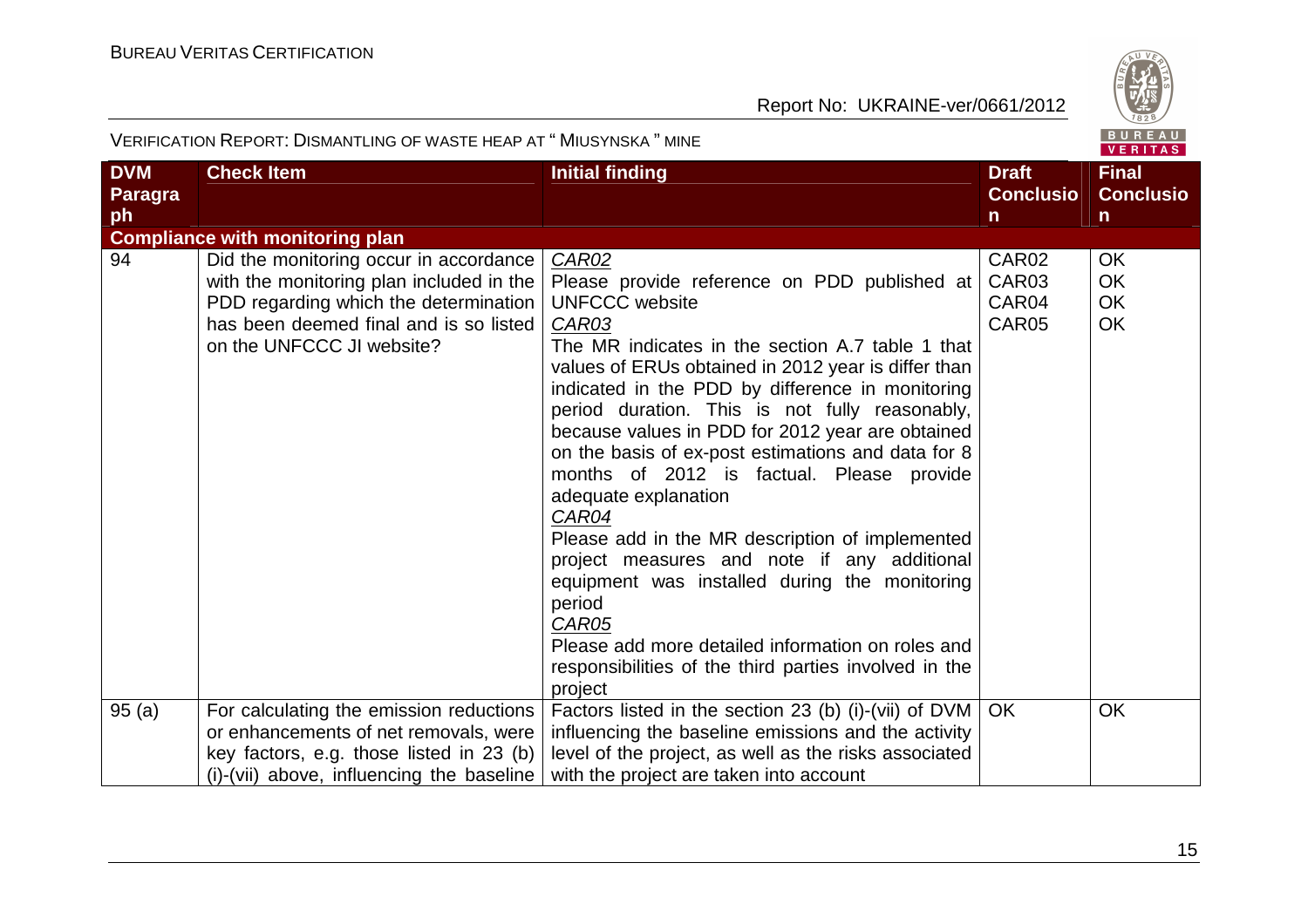

| <b>DVM</b><br>Paragra<br>ph | <b>Check Item</b>                                                                                                                                                                                                                                                                      | <b>Initial finding</b>                                                                                                                                                                                                                          | <b>Draft</b><br><b>Conclusio</b><br>n. | <b>Final</b><br><b>Conclusio</b><br>$\mathsf{n}$ |
|-----------------------------|----------------------------------------------------------------------------------------------------------------------------------------------------------------------------------------------------------------------------------------------------------------------------------------|-------------------------------------------------------------------------------------------------------------------------------------------------------------------------------------------------------------------------------------------------|----------------------------------------|--------------------------------------------------|
|                             | emissions or net removals and the<br>activity level of the project and the<br>emissions or removals as well as risks<br>associated with the project taken into<br>account, as appropriate?                                                                                             |                                                                                                                                                                                                                                                 |                                        |                                                  |
| 95(b)                       | Are data sources used for calculating<br>emission reductions or enhancements<br>of net removals clearly identified,<br>reliable and transparent?                                                                                                                                       | The data sources used for calculating the emission<br>reduction are clearly identified, reliable and<br>transparent.                                                                                                                            | <b>OK</b>                              | <b>OK</b>                                        |
| 95(c)                       | Are emission factors, including default<br>emission factors, if used for calculating<br>emission<br>reductions<br>the<br>or<br>enhancements of net<br>removals,<br>by carefully<br>balancing<br>selected<br>accuracy and reasonableness, and<br>appropriately justified of the choice? | The emission factors used for emission reduction<br>calculations are used in line with National GHG<br>Inventory Report for 1990-2011 years, approved<br>by SEIA<br><b>CAR06</b><br>Please correct designation of units in the section<br>B.2.1 | CAR06                                  | <b>OK</b>                                        |
| 95(d)                       | calculation<br>of<br>ls.<br>the<br>emission<br>reductions or enhancements of net<br>removals<br>based<br>conservative<br>on<br>assumptions and the most plausible<br>scenarios in a transparent manner?                                                                                | The calculation of emission reductions are based<br>on conservative assumptions and most plausible<br>future scenarios                                                                                                                          | <b>OK</b>                              | <b>OK</b>                                        |
|                             | Applicable to JI SSC projects only_Not applicable                                                                                                                                                                                                                                      |                                                                                                                                                                                                                                                 |                                        |                                                  |
|                             | Applicable to bundled JI SSC projects only_Not applicable                                                                                                                                                                                                                              |                                                                                                                                                                                                                                                 |                                        |                                                  |
|                             | <b>Revision of monitoring plan</b><br>Applicable only if monitoring plan is revised by project participant                                                                                                                                                                             |                                                                                                                                                                                                                                                 |                                        |                                                  |
| 99(a)                       |                                                                                                                                                                                                                                                                                        | Did the project participants provide an   The project participants have not revised the                                                                                                                                                         | OK                                     | OK                                               |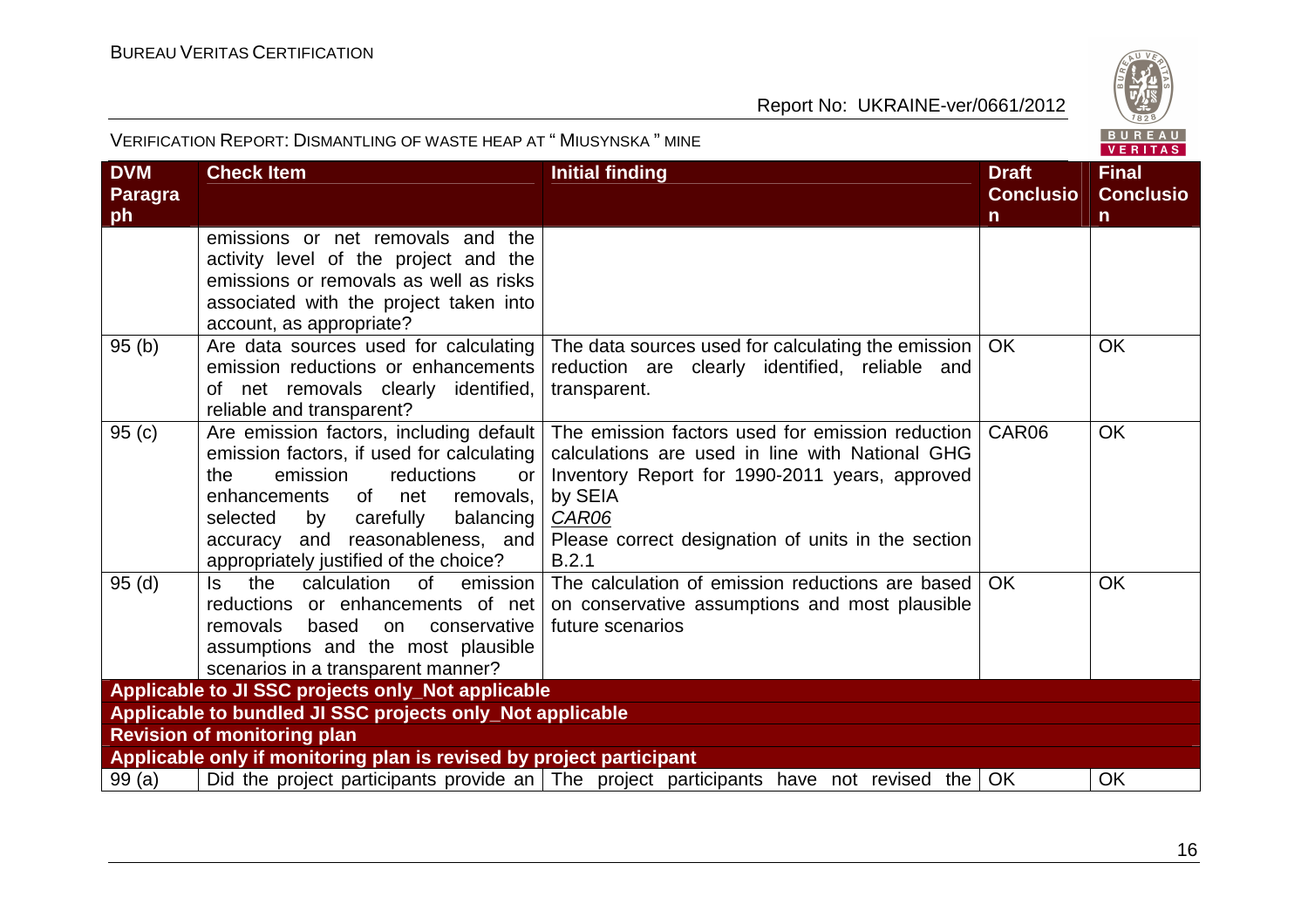

| <b>DVM</b><br><b>Paragra</b><br>ph | <b>Check Item</b>                                                                                                                                                                                                                                                                         | <b>Initial finding</b>                                                                                                                                          | <b>Draft</b><br><b>Conclusio</b><br>$\mathsf{n}$ | <b>Final</b><br><b>Conclusio</b><br>$\mathsf{n}$ |
|------------------------------------|-------------------------------------------------------------------------------------------------------------------------------------------------------------------------------------------------------------------------------------------------------------------------------------------|-----------------------------------------------------------------------------------------------------------------------------------------------------------------|--------------------------------------------------|--------------------------------------------------|
|                                    | appropriate<br>justification<br>the<br>for<br>proposed revision?                                                                                                                                                                                                                          | monitoring plan during the monitoring period                                                                                                                    |                                                  |                                                  |
| 99(b)                              | Does the proposed revision improve<br>the accuracy and/or applicability of<br>information collected compared to the<br>monitoring<br>plan<br>without<br>original<br>changing conformity with the relevant<br>rules and<br>regulations<br>for<br>the<br>establishment of monitoring plans? | Not applicable                                                                                                                                                  | <b>Not</b><br>applicable                         | <b>Not</b><br>applicable                         |
| <b>Data management</b>             |                                                                                                                                                                                                                                                                                           |                                                                                                                                                                 |                                                  |                                                  |
| 101 $(a)$                          | Is the implementation of data collection<br>procedures in accordance with the<br>monitoring plan, including the quality<br>control<br>and<br>quality<br>assurance<br>procedures?                                                                                                          | The implementation of data collection procedures<br>is in line with the monitoring plan, including quality<br>control and quality assurance procedures          | OK.                                              | OK                                               |
| 101(b)                             | Is the function of the<br>monitoring<br>calibration<br>equipment, including<br>its<br>status, in order?                                                                                                                                                                                   | CAR07<br>Please provide full list of project measuring<br>equipment with data on calibrations<br>and<br>replacement of measuring devices                        | CAR07                                            | <b>OK</b>                                        |
| 101(c)                             | Are the evidence and records used for<br>monitoring<br>the<br>maintained<br>in a<br>traceable manner?                                                                                                                                                                                     | The evidences<br>and records used for the<br>monitoring are maintained in a traceable manner                                                                    | OK                                               | <b>OK</b>                                        |
| $101$ (d)                          | Is the data collection and management<br>system for the project in accordance<br>with the monitoring plan?                                                                                                                                                                                | CAR08<br>Please note in the MR that the data monitored and<br>required for ERUs calculations will be kept two<br>years after the last ERUs transfer and provide | CAR08                                            | OK                                               |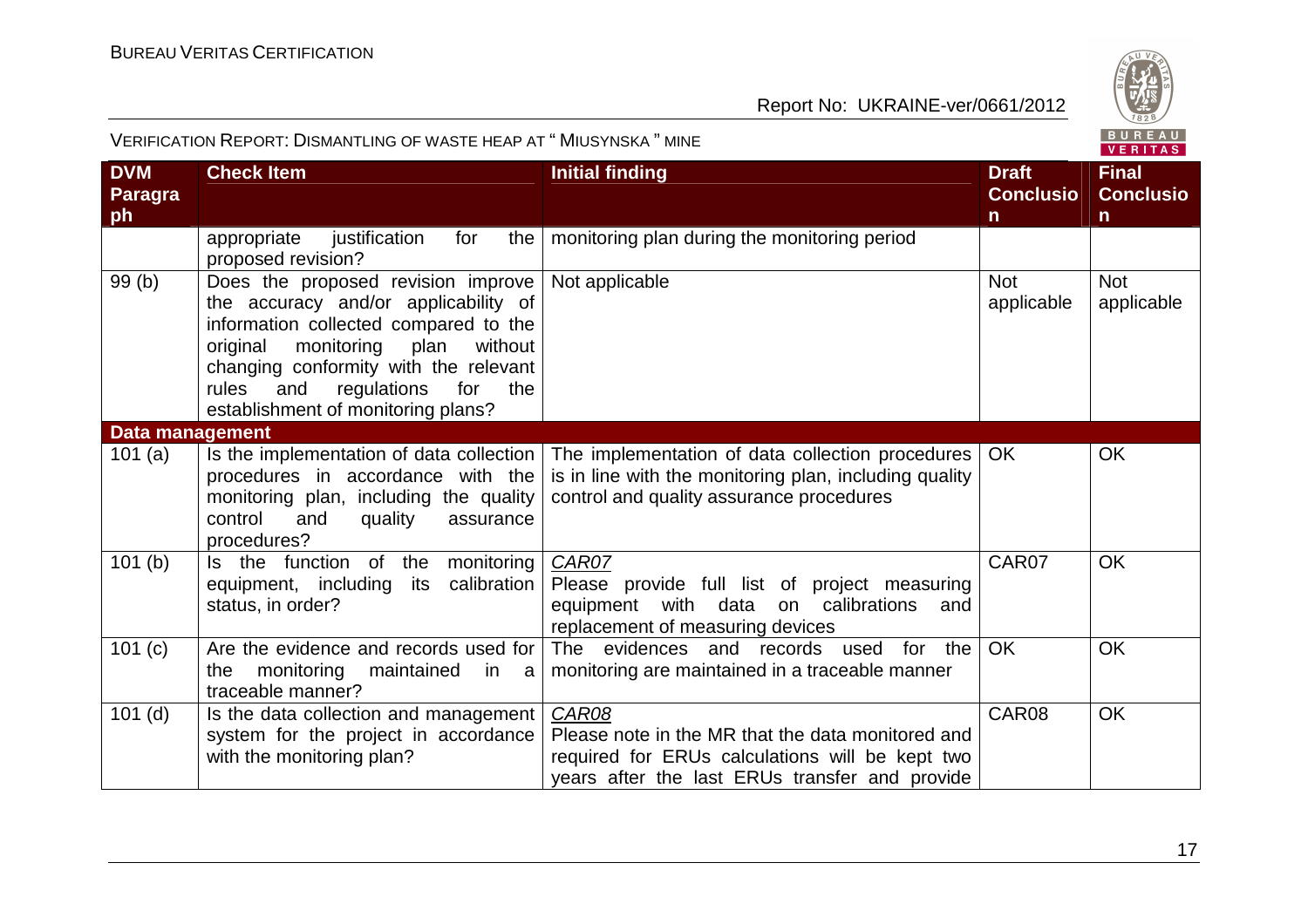

# VERIFICATION REPORT: DISMANTLING OF WASTE HEAP AT " <sup>M</sup>IUSYNSKA " MINE

| <b>DVM</b><br><b>Paragra</b><br> ph | <b>Check Item</b>                                       | Initial finding                                                                                     | <b>Draft</b><br><b>Conclusio Conclusio</b> | <b>Final</b> |  |  |
|-------------------------------------|---------------------------------------------------------|-----------------------------------------------------------------------------------------------------|--------------------------------------------|--------------|--|--|
|                                     |                                                         | reference on relevant order                                                                         |                                            |              |  |  |
|                                     |                                                         | Verification regarding programmes of activities (additional elements for assessment) Not applicable |                                            |              |  |  |
|                                     | Applicable to sample-based approach only Not applicable |                                                                                                     |                                            |              |  |  |

#### **Table 2 Resolution of Corrective Action and Clarification Requests**

| Draft report clarification and corrective action  <br>requests by verification team   | Ref.<br>to<br>checklist<br>question<br>in table 1 | <b>Verification team conclusion</b><br>participant<br><b>Summary</b><br>project<br><b>of</b><br>response                                                                     |  |
|---------------------------------------------------------------------------------------|---------------------------------------------------|------------------------------------------------------------------------------------------------------------------------------------------------------------------------------|--|
| CAR01<br>Please provide written approval from the Host<br>Party                       | 90                                                | Provided: Letter of approval from SEIA #<br>The issue is closed<br>2997/23/7 from 11/10/2012                                                                                 |  |
| <b>CAR02</b><br>Please provide reference on PDD published at<br><b>UNFCCC</b> website | 92                                                | Provided: reference on PDD published at<br><b>UNFCCC</b><br>website<br>http://ji.unfccc.int/JIITLProject/DB/GBU55<br>The issue is closed<br>NZMATOE3F91T1D015GYH1P6Y5/detail |  |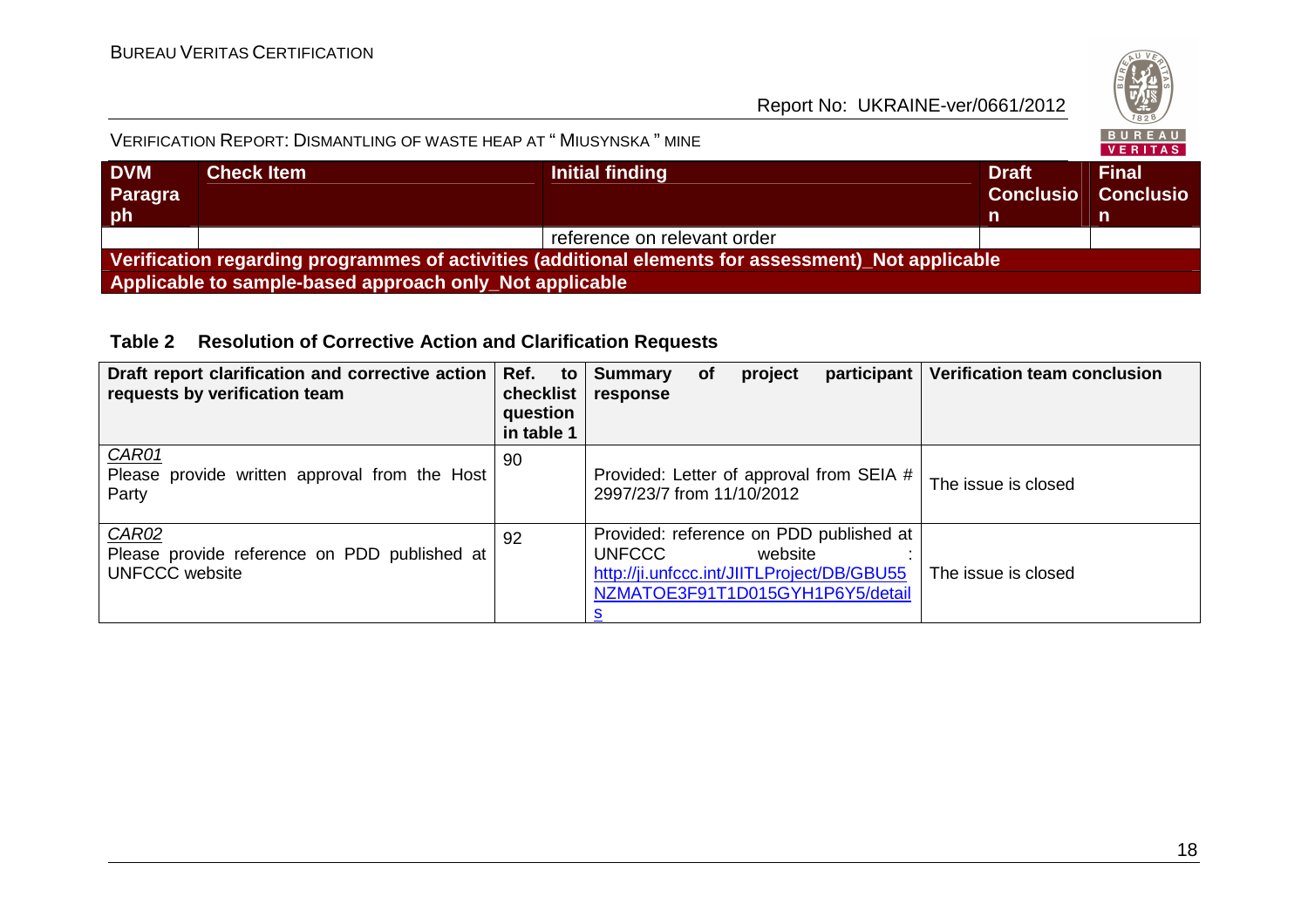

| CAR03<br>The MR indicates in the section A.7 table 1 that<br>values of ERUs obtained in 2012 year is differ<br>than indicated in the PDD by difference in<br>monitoring period duration. This is not fully<br>reasonably, because values in PDD for 2012 year<br>are obtained on the basis of ex-post estimations<br>and data for 8 months of 2012 is factual. Please<br>provide adequate explanation | 92 | Project participants during the first 8<br>months in 2012 used actual data for<br>calculations, and for the last 4 months -<br>predictable. Therefore, in the monitoring<br>report, which covers 8 months in 2012, The issue is closed<br>the difference between values of emission<br>reductions from the data in the PDD<br>consists only of predictable reductions<br>during the last 4 months in 2012. |                     |
|-------------------------------------------------------------------------------------------------------------------------------------------------------------------------------------------------------------------------------------------------------------------------------------------------------------------------------------------------------------------------------------------------------|----|------------------------------------------------------------------------------------------------------------------------------------------------------------------------------------------------------------------------------------------------------------------------------------------------------------------------------------------------------------------------------------------------------------|---------------------|
| CAR04<br>Please add in the MR description of implemented<br>project measures and note if any additional<br>equipment was installed during the monitoring<br>period                                                                                                                                                                                                                                    | 92 | B.1:<br>Section<br>For<br>the<br>Added,<br>measurement in the<br>the<br>project<br>equipment is used, listed in Table 2,<br>Section B.1.2.<br>Project equipment used for the rock mass<br>sorting has not been replaced during the<br>monitoring period<br>and additional<br>equipment has not been installed.                                                                                             | The issue is closed |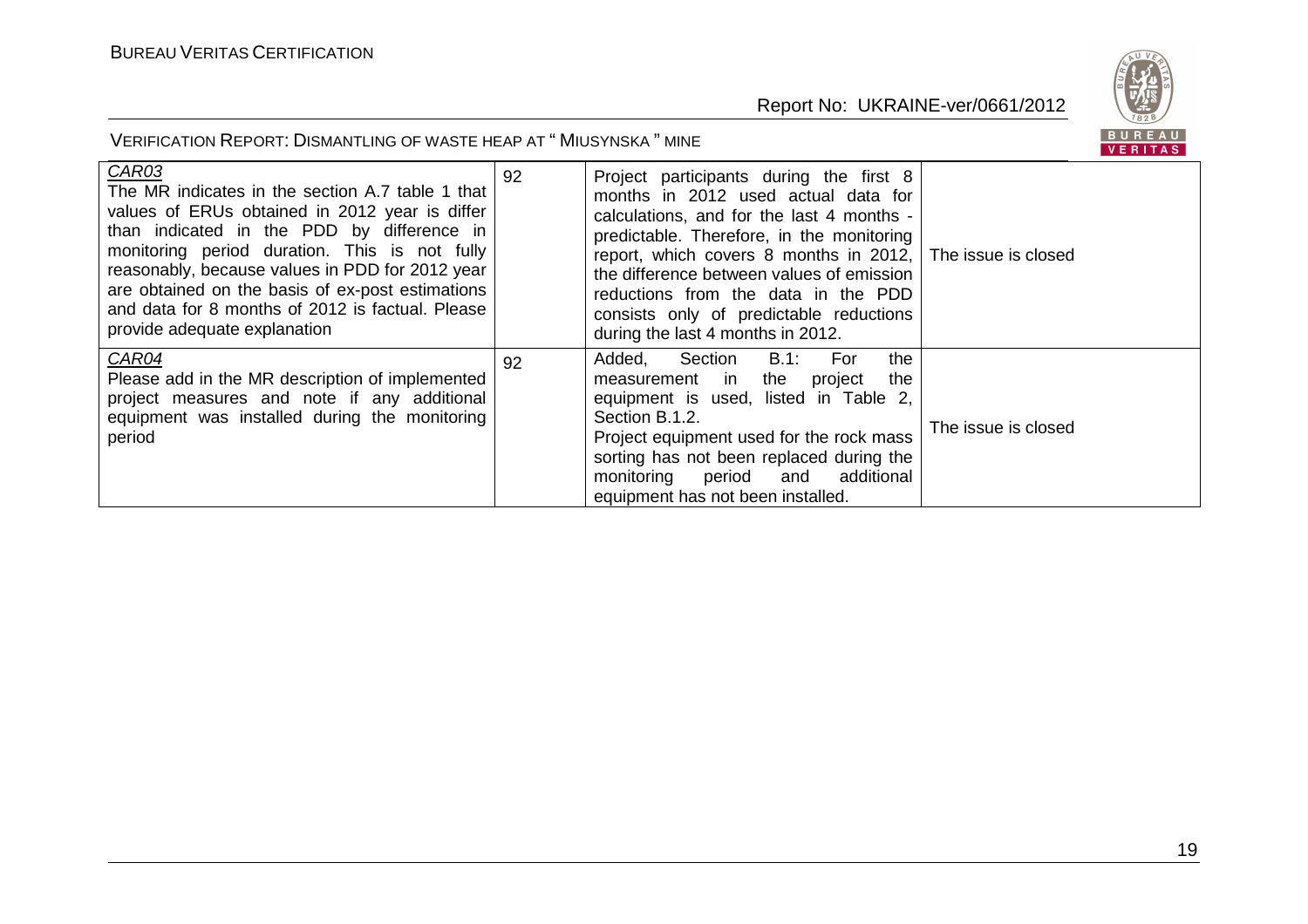

| <b>CAR05</b>                                          | 92     | Provided, Section B.1.4 : Centers of           |                     |
|-------------------------------------------------------|--------|------------------------------------------------|---------------------|
| Please add more detailed information on roles         |        | <b>SC</b><br>metrology<br>and standardization: |                     |
| and responsibilities of the third parties involved in |        | <b>SC</b><br>«Luhanskstandartmetrologia»,      |                     |
| the project                                           |        | <b>SPC</b><br>Standardization,<br>«Donetsk     |                     |
|                                                       |        | <b>SC</b><br>Metrology<br>and Certification»,  |                     |
|                                                       |        | <b>SC</b><br>«Ukrmetrteststandart»,            |                     |
|                                                       |        |                                                |                     |
|                                                       |        | «Lvivstandartmetrologia», DTK «TZGO»,          |                     |
|                                                       |        | StC «Poltavastandartmetrologia »               |                     |
|                                                       |        | Contractors of dismantling and sorting of      |                     |
|                                                       |        | the waste heap: "MIRTA LUX" Ltd.;              | The issue is closed |
|                                                       |        | Renter of weighing works: "FINANS-             |                     |
|                                                       |        | MEDIA" Ltd.;                                   |                     |
|                                                       |        | Conducting the chemical<br>analysis:           |                     |
|                                                       |        | "Tandem 2006" Ltd.                             |                     |
|                                                       |        | Expert reports: Scientific<br>Research         |                     |
|                                                       |        | Institute of Mine-Rescue<br>Fire<br>and        |                     |
|                                                       |        | Safety"Respirator"                             |                     |
|                                                       |        | Licenced designer EIA "Alfa Energo" Ltd.       |                     |
|                                                       |        | (License # AB315389 from 20/04/07)             |                     |
| CAR06                                                 | 95(d)  |                                                |                     |
| Please correct designation of units in the section    |        | Corrected, Section B.2.1: Designation of       | The issue is closed |
| B.2.1                                                 |        | units: tCO <sub>2</sub> /MWh                   |                     |
| CAR07                                                 |        |                                                |                     |
| Please provide full list of project measuring         | 101(b) | Table 2 Section B.1.2: full list of project    |                     |
|                                                       |        | measuring equipment with data<br>on on         | The issue is closed |
| equipment with data on calibrations and               |        | $\Omega$<br>and<br>calibrations<br>replacement |                     |
| replacement of measuring devices                      |        | measuring devices is provided                  |                     |